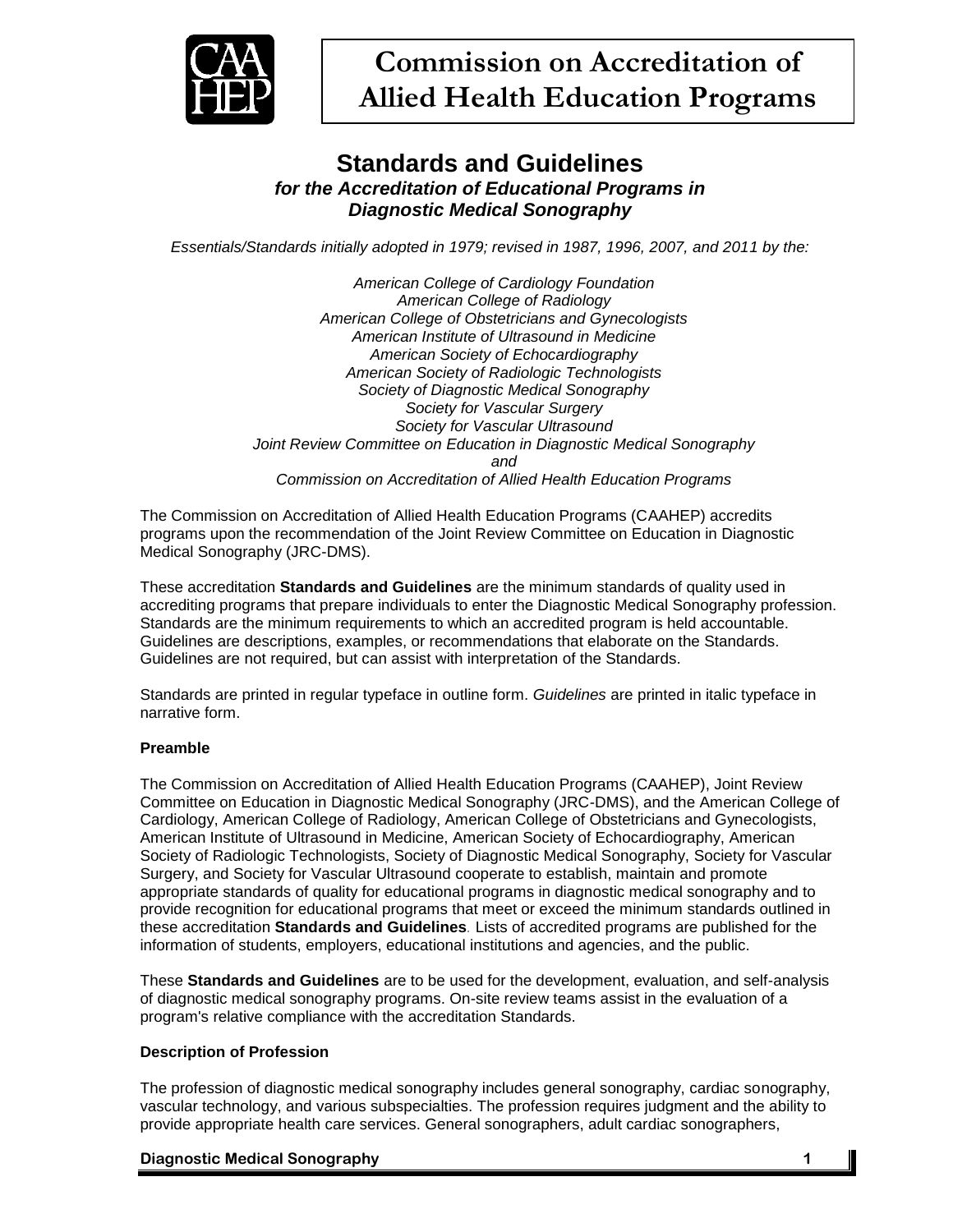pediatric cardiac sonographers, and vascular technologists are highly skilled professionals qualified by education to provide patient services using diagnostic techniques under the supervision of a licensed doctor of medicine or osteopathy. The general sonographer, adult cardiac sonographer, pediatric cardiac sonographer, and vascular technologist may provide this service in a variety of medical settings where the physician is responsible for the use and interpretation of appropriate procedures. General sonographers, adult cardiac sonographers, pediatric cardiac sonographers, and vascular technologists assist physicians in gathering data necessary to reach diagnostic decisions.

The general sonographer, adult cardiac sonographer, pediatric cardiac sonographer, and vascular technologist are able to perform the following:

- Obtain, review, and integrate pertinent patient history and supporting clinical data to facilitate optimum diagnostic results;
- Perform appropriate procedures and record anatomic, pathologic, and/or physiologic data for interpretation by a physician;
- Record, analyze, and process diagnostic data and other pertinent observations made during the procedure for presentation to the interpreting physician;
- Exercise discretion and judgment in the performance of sonographic and/or other diagnostic services;
- Demonstrate appropriate communication skills with patients and colleagues;
- Act in a professional and ethical manner;
- Provide patient education related to medical ultrasound and/or other diagnostic vascular techniques, and promote principles of good health.

The four learning concentrations are:

- 1. General (Defined as abdomen, obstetric, gynecologic, superficial parts, and other appropriate areas)
- 2. Adult Echocardiography (including adult congenital)
- 3. Pediatric Echocardiography (including adult congenital and fetal)
- 4. Vascular

# **I. Sponsorship**

# **A. Sponsoring Institution**

A sponsoring institution must be at least one of the following:

- **1.** A post-secondary academic institution accredited by an institutional accrediting agency that is recognized by the U.S. Department of Education, and authorized under applicable law or other acceptable authority to provide a post-secondary program, which awards a minimum of a certificate at the completion of the program.
- **2.** A hospital or medical center or other governmental medical service, which is accredited by a healthcare accrediting agency or equivalent that is recognized by the U.S. Department of Health and Human Services, and authorized under applicable law or other acceptable authority to provide healthcare, which awards a minimum of a certificate at the completion of the program.
- **3.** A branch of the United States Armed Forces, which awards a minimum of a certificate at the completion of the program.

# **B. Consortium Sponsor**

- **1.** A consortium sponsor is an entity consisting of two or more members that exists for the purpose of operating an educational program. In such instances, at least one of the members of the consortium must meet the requirements of a sponsoring institution as described in I.A.
- **2.** The responsibilities of each member of the consortium must be clearly documented as a formal affiliation agreement or memorandum of understanding, which includes governance and lines of authority.

### **C**. **Responsibilities of Sponsor**

The Sponsor must assure that the provisions of these *Standards and Guidelines* are met.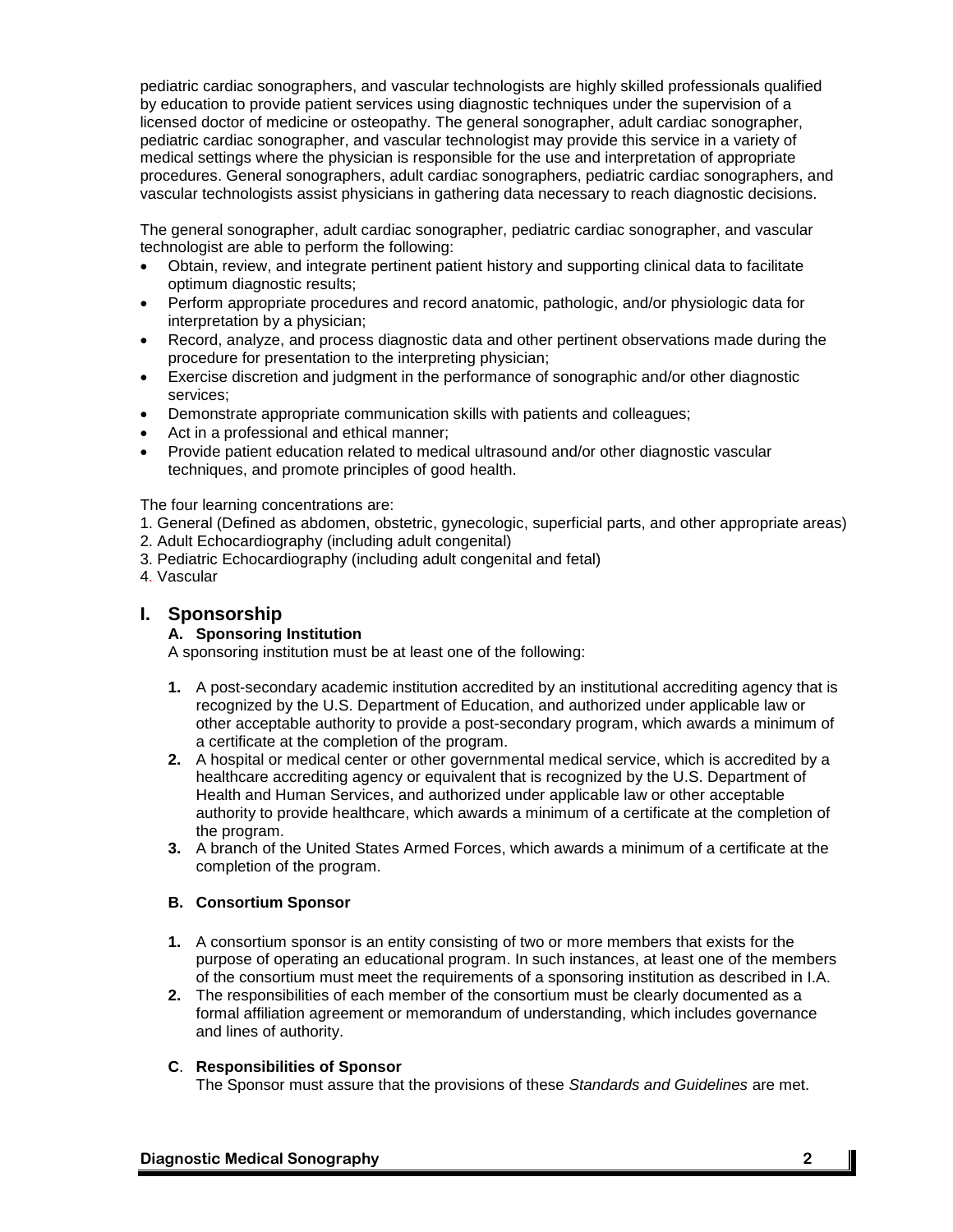# **II. Program Goals**

# **A. Program Goals and Outcomes**

There must be a written statement of the program's goals and learning domains consistent with and responsive to the demonstrated needs and expectations of the various communities of interest served by the educational program. The communities of interest that are served by the program must include, but are not limited to, students, graduates, faculty, sponsor administration, employers, physicians, and the public.

Program-specific statements of goals and learning domains provide the basis for program planning, implementation, and evaluation. Such goals and learning domains must be compatible with both the mission of the sponsoring institution(s), the expectations of the communities of interest, and nationally accepted standards of roles and functions. Goals and learning domains are based upon the substantiated needs of health care providers and employers, and the educational needs of the students served by the educational program.

## **B. Appropriateness of Goals and Learning Domains**

The program must regularly assess its goals and learning domains. Program personnel must identify and respond to changes in the needs and/or expectations of its communities of interest.

An advisory committee, which is representative of at least each of the communities of interest named in these **Standards***,* must be designated and charged with the responsibility of meeting at least annually, to assist program and sponsor personnel in formulating and periodically revising appropriate goals and learning domains, monitoring needs and expectations, and ensuring program responsiveness to change.

## **C. Minimum Expectations**

The program must have the following goal(s) defining minimum expectations:

- "To prepare competent entry-level general sonographers in the cognitive (knowledge), psychomotor (skills), and affective (behavior) learning domains" and/or
- "To prepare competent entry-level adult cardiac sonographers in the cognitive (knowledge), psychomotor (skills), and affective (behavior) learning domains" and/or
- "To prepare competent entry-level pediatric cardiac sonographers in the cognitive (knowledge), psychomotor (skills), and affective (behavior) learning domains" and/or
- "To prepare competent entry-level vascular technologists in the cognitive (knowledge), psychomotor (skills), and affective (behavior) learning domains."

Programs adopting educational goals beyond entry-level competence must clearly delineate this intent and provide evidence that all students have achieved the basic competencies prior to entry into the field.

*Nothing in this Standard restricts programs from formulating goals beyond entry-level competence.*

# **III. Resources**

# **A. Type and Amount**

Program resources must be sufficient to ensure the achievement of the program's goals and outcomes. Resources must include, but are not limited to: faculty, clerical and support staff; curriculum; finances; offices; classroom, laboratory, and ancillary student facilities; clinical affiliates; equipment; supplies; computer resources, instructional reference materials, and faculty/staff continuing education.

### *1. Support Staff*

*a. Support staff should be available to provide counseling or referral for problems that may interfere with the student's progress through the program. Guidance should be available to assist students in understanding course content and in observing program policies, and practices.*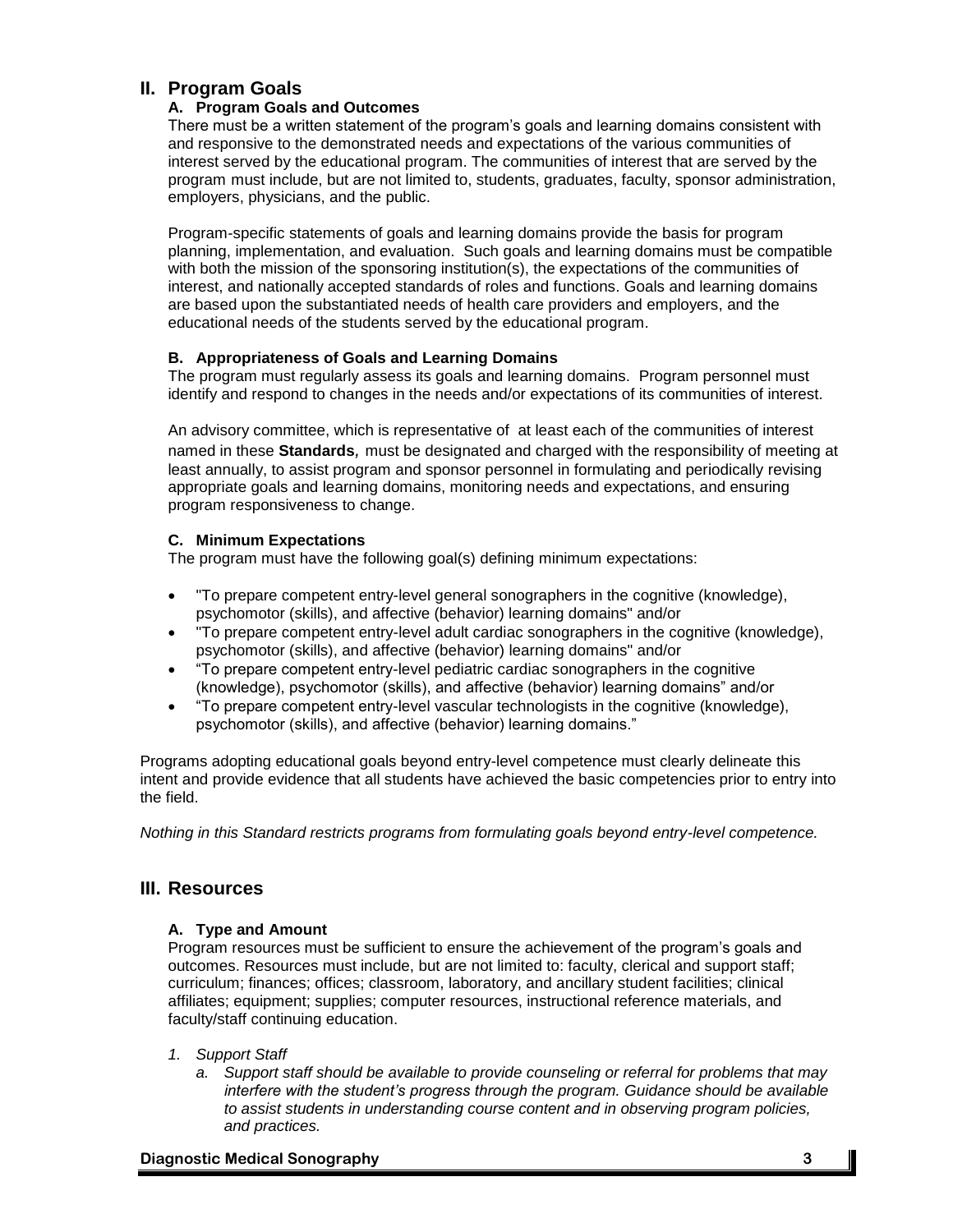- *2. Clinical Resources*
	- *a. Maximum student enrollment should be commensurate with the volume and variety of sonographic procedures, equipment, and personnel available for educational purposes. The number of students assigned to the clinical affiliate/clinical education center should be determined by a student/clinical staff ratio not greater than one-to-one, and a student/work station ratio of not greater than one-to-one.*
	- *b. Programs should provide students with a variety of care settings in which sonographic and/or other diagnostic vascular procedures are performed on in-patients and outpatients. These settings may include the following: Ambulatory care facilities, Emergency/trauma, Intensive/critical/coronary care, Surgery, Angiography/cardiac catheterization*

*(1) Each general learning concentration affiliate or clinical education center should perform approximately 1500 completed patient examinations, including production of permanent records and reports, per year, per student equivalent. The overall volume of procedures in which students participate in throughout the program should include a minimum of 30% ob/gyn procedures and a minimum of 30% abdominal procedures.*

*(2) Each cardiac learning concentration affiliate or clinical education center should perform approximately 800 completed patient examinations, including permanent records and reports, per year, per student equivalent. The overall volume of procedures in which students participate in throughout the program should be representative of the range of cardiac procedures.*

*(3) Each pediatric cardiac learning concentration affiliate or clinical education center should perform approximately150 completed transthoracic echocardiograms (at least 50 in infants age < 1year), including permanent records and reports, per year, per student equivalent. In addition, each pediatric cardiac learning concentration should perform approximately 50 adult echocardiograms and 25 fetal echocardiograms.*

*(4) Each vascular learning concentration affiliate or clinical education center should perform approximately 1000 completed patient examinations, representative of the range of vascular procedures, including permanent records and reports, per year, per student equivalent. The overall volume of procedures in which students participate in throughout the program should be representative of the range of non-invasive vascular procedures.*

*A student equivalent is defined as equal to one full-time student for one year.*

#### **B. Personnel**

The sponsor must appoint sufficient faculty and staff with the necessary qualifications to perform the functions identified in documented job descriptions and to achieve the program's stated goals and outcomes.

#### **1. Program Director**

#### **a. Responsibilities**

The program director must be responsible for the structure as well as the daily operation of the program, including organization, administration, periodic review and evaluation, continued development, and general effectiveness of program curricula. The program director must ensure that the effectiveness of all clinical affiliates/clinical education centers is maintained. The responsibilities of the program director must not be adversely affected by educationally unrelated functions.

### **b. Qualifications**

The program director must;

- 1) be an appointed faculty member or institutional equivalent
- 2) possess a minimum of a Bachelor's Degree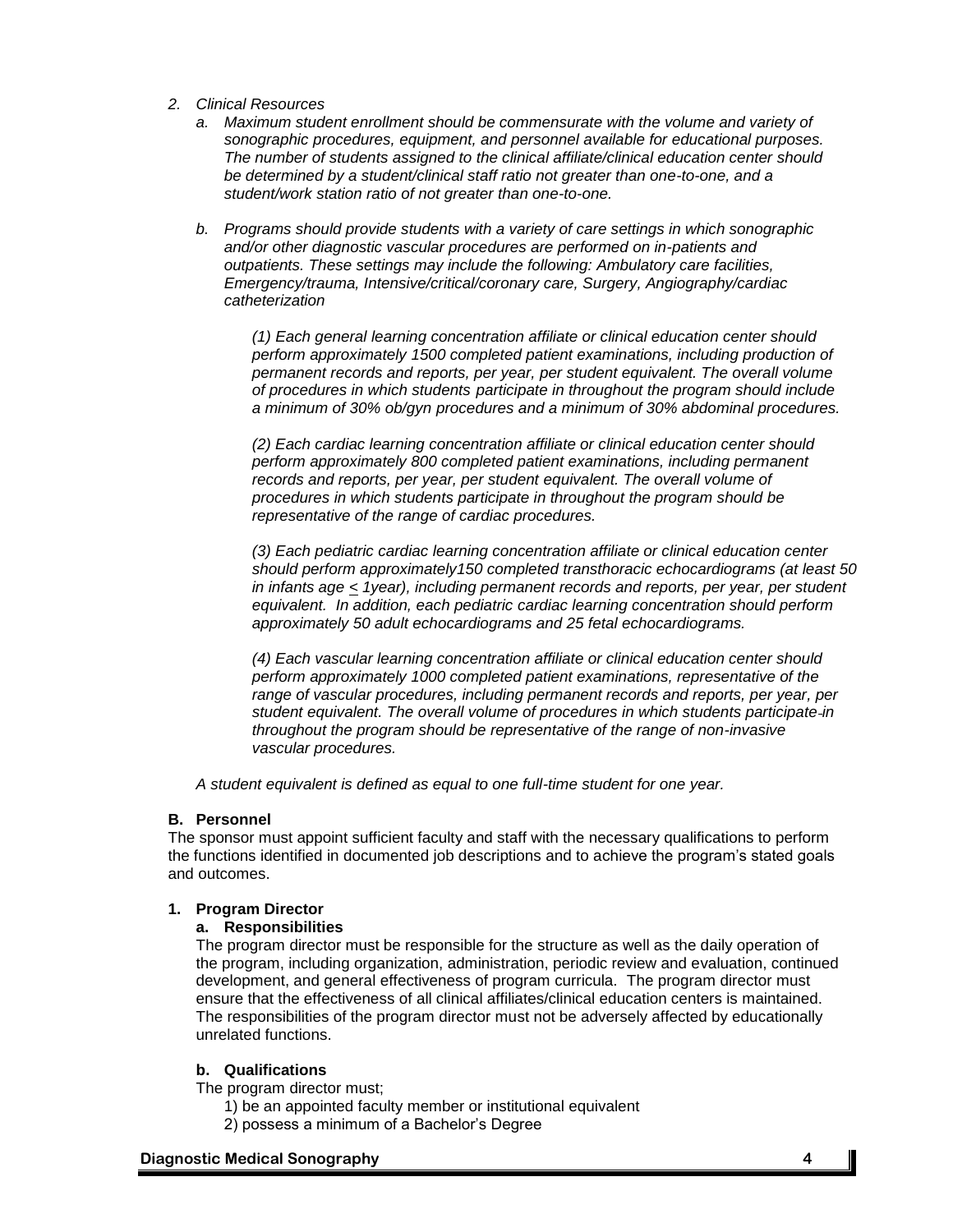3) have course work in instructional methodologies, evaluation and assessment 4) possess the appropriate credential(s) specific to one or more of the concentration(s) offered.

5) have proficiency in curriculum development;

6) possess a minimum of two years of full-time experience as a registered sonographer in the professional sonography field. Full-time is defined as 35 hours per week.

*As of January 1, 2012, program directors at CAAHEP-accredited Diagnostic Medical Sonography programs will be grandfathered for the Bachelor's degree requirement in their current positions at their current institutions. Upon leaving the grandfathered position the individual will be required to meet all of the qualification standards in order to qualify as a Program Director at another institution.*

## **2. Concentration Coordinator(s)**

## **a. Responsibilities**

Concentration coordinator(s) report(s) to the Program Director, and must be designated and responsible for the coordination of concentration(s) for which the Program Director does not possess the appropriate credential.

## **b. Qualifications**

Concentration coordinator(s) must:

1) be an appointed faculty member or institutional equivalent;

2) possess an academic degree at least equivalent to the degree that is offered in the concentration(s) that s/he is designated to coordinate;

3) possess the appropriate credential(s) specific to the concentration(s) that s/he is designated to coordinate;

4) have proficiency in curriculum development;

5) possess a minimum of two years of full time experience as a registered sonographer in the professional sonography field. Full-time is defined as 35 hours per week.

## **3. Clinical Coordinator(s)**

Programs with eight or more clinical affiliates / clinical education centers must have an additional faculty member designated as the clinical coordinator. For programs with fewer than eight clinical affiliates/clinical education centers that do not have an additional faculty member designated as the clinical coordinator, the Program Director must have the qualifications and fulfill the responsibilities of the Clinical Coordinator.

### **a. Responsibilities**

The clinical coordinator(s) must be responsible for coordinating clinical education with didactic education as assigned by the program director. The clinical coordinator must evaluate and ensure the effectiveness of the clinical affiliate/clinical education centers. The clinical coordinator's responsibilities must include coordination, instruction, and evaluation. The responsibilities of the clinical coordinator must not be adversely affected by educationally unrelated functions.

# **b. Qualifications**

The clinical coordinator(s) must possess, at a minimum, the following:

1) proficiency in teaching methodology, supervision, instruction, evaluation, and guidance;

2) appropriate credential(s) specific to the concentrations offered;

3) the equivalent of two years full-time professional experience as a general sonographer, cardiac sonographer, pediatric cardiac sonographer and/or vascular technologist. Full-time is defined as 35 hours per week; and

4) an academic degree no lower than an associate's degree and at least equal to that for which the graduates are being prepared.

*The clinical coordinator should document experience as a clinical or didactic instructor in a general sonography, cardiac sonography, pediatric sonography and/or vascular technology program. The instructor experience may have been attained concurrently with the professional experience requirement.*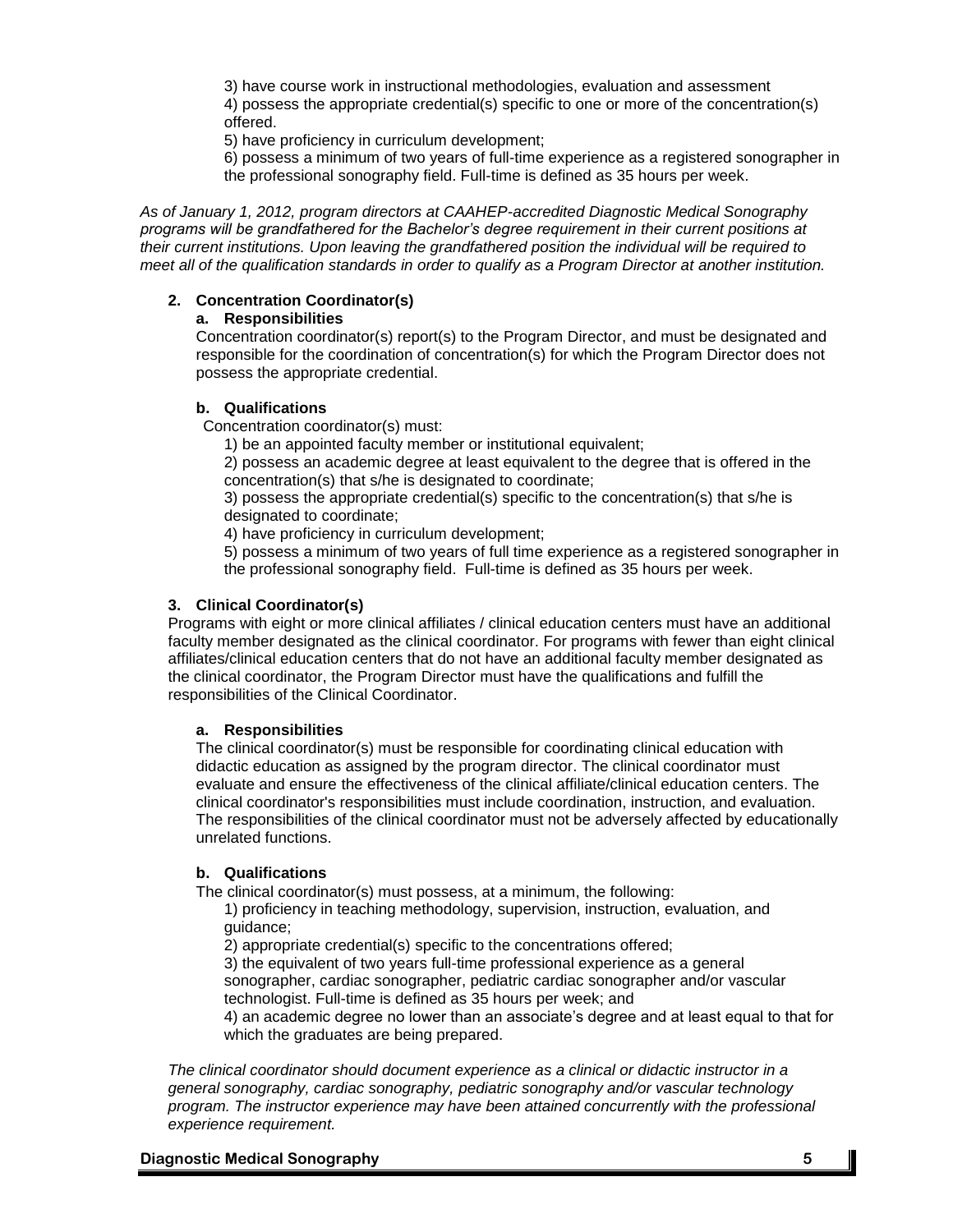# **4. Medical Advisor**

#### **a. Responsibilities**

The medical advisor must provide guidance that the medical components of the didactic and clinical curriculum meet current acceptable performance standards.

#### **b. Qualifications**

The medical advisor must be a United States licensed physician, Board certified in a medical specialty related to at least one of the cardiac, vascular or general learning concentrations as applicable to the program's design.

*The medical advisor should participate in goal determination, curriculum development and outcomes assessment. The medical director/advisor should participate in instruction.*

### **5. Faculty and Instructional Staff**

If the key personnel do not have all of the appropriate credentials for the learning concentrations offered, then there must be another faculty member with the appropriate credentials who will assume the didactic instruction and clinical evaluation responsibilities specific to that concentration.

All faculty must be familiar with program goals, be able to demonstrate the ability to develop an organized plan of instruction and evaluation, and have appropriate credentials for the learning areas they teach.

## **a. Didactic Instructor(s)**

#### **1) Responsibilities**

The instructional staff must be responsible for providing didactic content, evaluating students, reporting progress, and for the periodic review and updating of course material.

#### **2) Qualifications**

The instructors must be individually credentialed if a credentialing examination is offered in the concentration that the instructor is teaching and the program is seeking initial or continuing accreditation in the concentration. They must also be qualified by education and experience, and be effective in teaching the subjects assigned.

### **b. Clinical Instructor(s)**

A clinical instructor must be identified for each clinical affiliate/clinical education center.

### **1) Responsibilities**

A clinical instructor must be available to students whenever he or she is assigned to a clinical setting, provide appropriate clinical supervision, and be responsible for student clinical evaluation. The program must provide a position description for a clinical instructor to carry out educational responsibilities.

### **2) Qualifications**

Clinical instructors must have the appropriate credential for the concentration they are teaching.

### **C. Curriculum**

The curriculum must ensure the achievement of program goals and learning domains. Instruction must be an appropriate sequence of classroom, laboratory, and clinical activities. Instruction must be based on clearly written course syllabi that include course description, course objectives, methods of evaluation, topic outline, and competencies required for graduation.

*A desirable program-length goal for the core curriculum and one learning concentration, excluding requisites, is 18 months. Each additional learning concentration should encompass an additional six months of education.*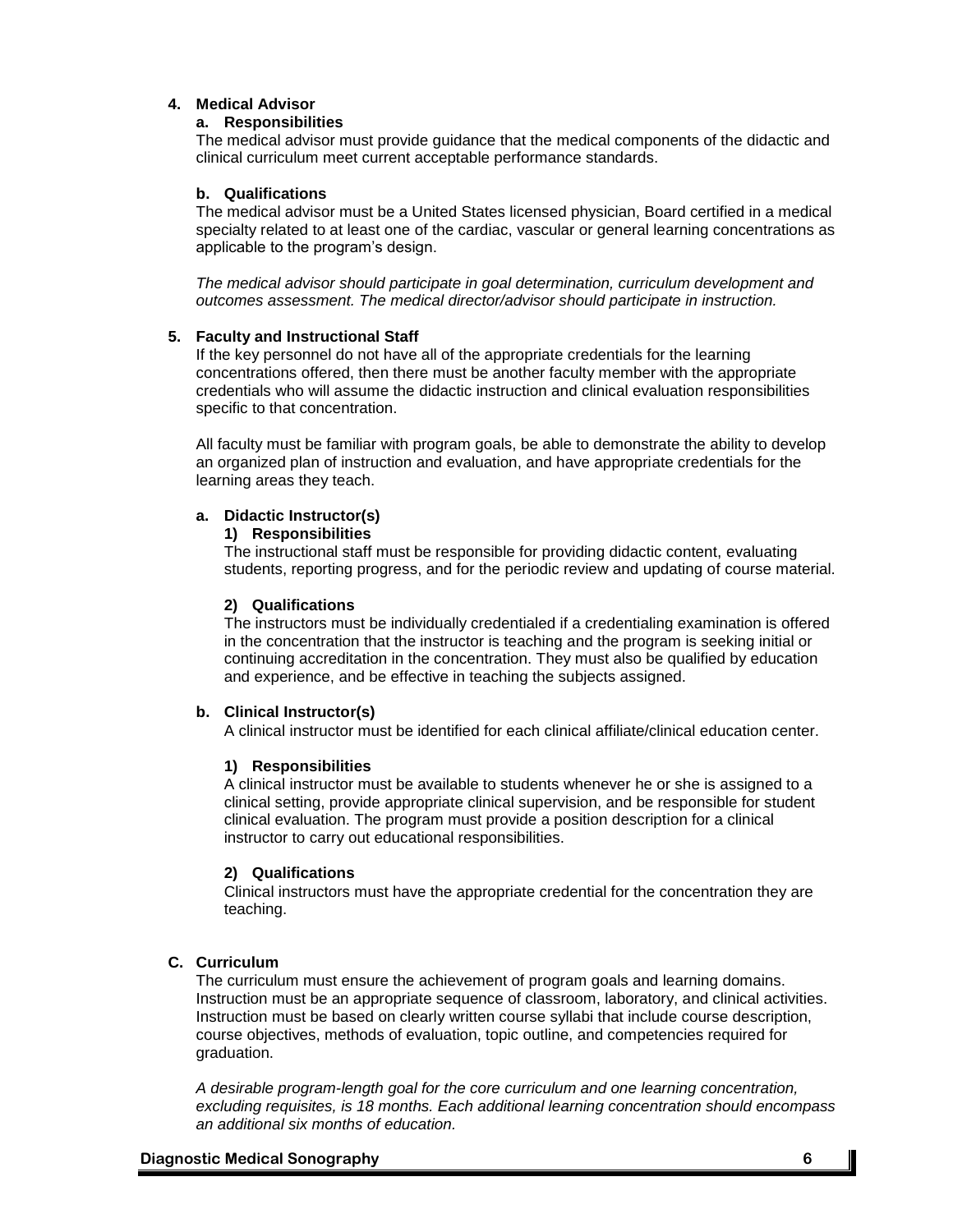# **1. Curriculum Requisites**

The following curriculum requisites must be met prior to the beginning of the core curriculum of the diagnostic medical sonography education program; they must be included in college level courses:

- a. Algebra, statistics, or higher mathematics course
- b. General college-level physics and/or radiographic physics
- c. Communication skills and
- d. Human anatomy and physiology

*The communication skills requisite may be met by a variety of courses including English, speech, or composition.*

The following curriculum requisites must either be met prior to the diagnostic medical sonography education program or be presented within the program at the college level and must include the following:

- e. Patient care
- f. Medical ethics and law
- g. Medical terminology and
- h. Pathophysiology

### **2. Master Plan**

The master plan of education must be sufficiently detailed to provide for continuity, delivery, and ongoing evaluation of the program in the event of staff changes. The master plan of education must be available for review.

*Documentation of the program master plan of education should include the following:*

*Philosophies and goals of the program and institution Curriculum sequence with rationale Course outlines, course descriptions, and performance (behavioral) objectives Clinical education plan demonstrating correlation with the didactic curriculum List of clinical affiliates and contact person for each site Performance objectives for clinical education Evaluation tools of learning concentration competencies Grading policy Objectives, evaluation tools, and grading criteria for each course Description of evaluation methods for each course Program policies Internal and external mechanisms for evaluating program effectiveness*

# **3. Learning Competencies Common to Each Concentration**

The minimum competency offered by the program must include the following:

### **a. Utilize oral and written communication.**

1) Maintain clinical records;

2) Interact with the interpreting physician or other designated physicians with oral or written summary of findings as permitted by employer policy and procedure 3) Recognize significant clinical information and historical facts from the patient and the

medical records, which may impact the diagnostic examination;

4) Comprehend and employ appropriate medical terminology, abbreviations, symbols, terms, and phrases; and

5) Educate other health care providers and the public in the appropriate applications of ultrasound and other diagnostic vascular evaluation, including the following:

- Medical terminology
- Sonographic/other vascular terminology

Pertinent clinical signs, symptoms, and laboratory tests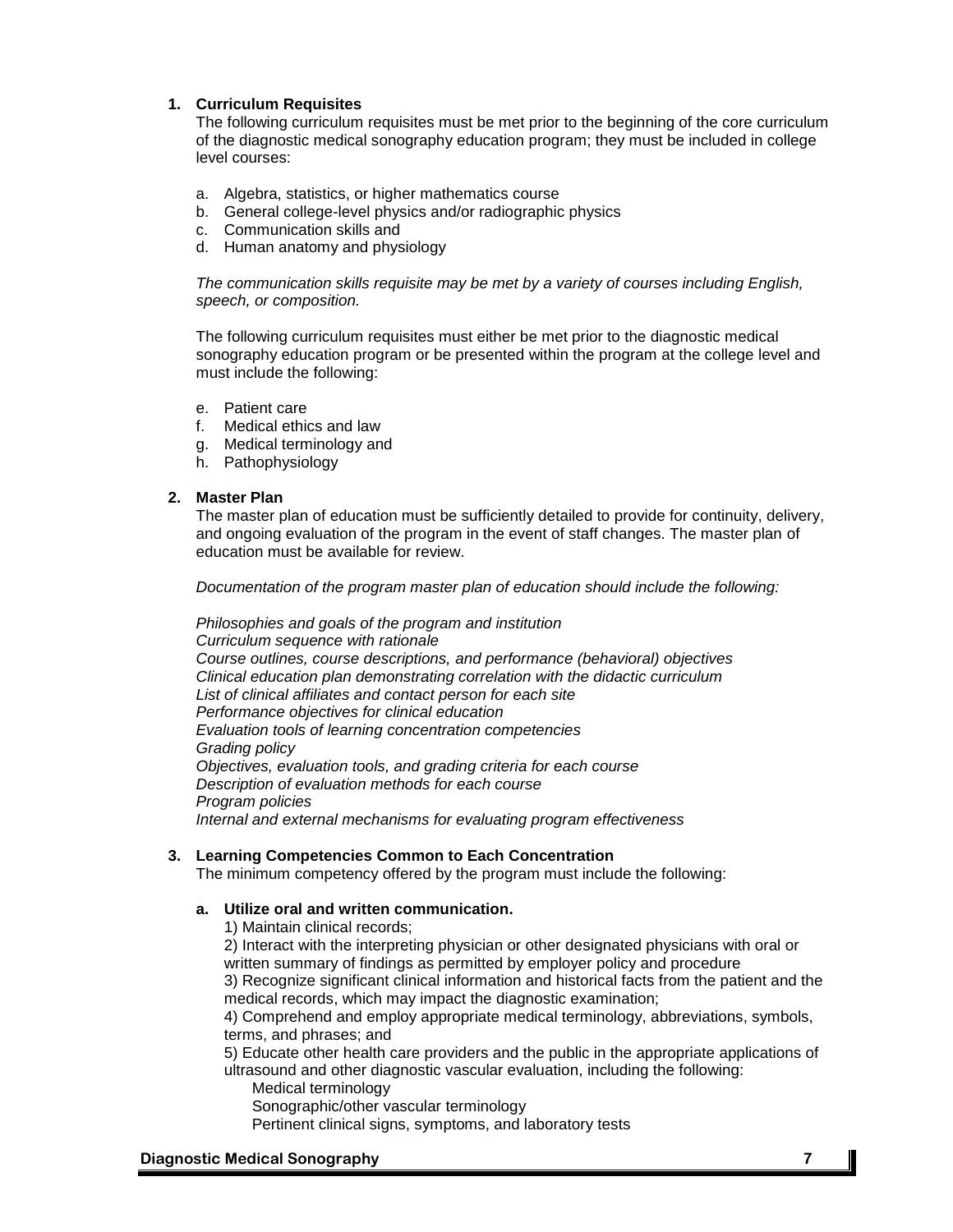Pertinent legal principles

### **b. Provide basic patient care and comfort.**

1) Maintain infection control and utilize standard precautions;

2) Anticipate and be able to respond to the needs of the patient;

Demonstrate age related competency (i.e., neonates, pediatric patients, adolescents, adults, and Obstetric patients)

Respond appropriately to parental needs

Recognize when sedation may be appropriate

Demonstrate appropriate care in nursery and intensive care environments (ancillary equipment, thermal, central venous lines, ET tubes, respiratory needs)

3) Identify life-threatening situations and implement emergency care as permitted by employer procedure, including the following:

Pertinent patient care procedures

Principles of psychological support

Emergency conditions and procedures

First aid and resuscitation techniques

4) Proper patient positioning

#### **c. Demonstrate knowledge and understanding of human gross anatomy and sectional anatomy.**

1) Evaluate anatomic structures in the region of interest; and

2) Recognize the sonographic appearance of normal tissue structures, including the following:

Sectional anatomy **Embryology** Normal sonographic patterns

### **d. Demonstrate knowledge and understanding of physiology, pathology, and pathophysiology.**

1) Obtain and evaluate pertinent patient history and physical findings;

2) Extend standard diagnostic testing protocol as required by patient history or initial findings;

3) Review data from current and previous examinations to produce a written/oral summary of technical findings, including relevant interval changes, for the interpreting physician's reference and

4) Recognize examination findings that require immediate clinical response and notify the interpreting physician of such findings, including the following:

Patient interview and examination techniques

Chart and referral evaluation

Diagnostic testing protocols related to specific disease conditions

Physiology including blood flow dynamics

Pertinent pathology and pathophysiology

Pertinent legal issues

## **e. Demonstrate knowledge and understanding of acoustic physics, Doppler ultrasound principles, and ultrasound instrumentation.**

1) Select the appropriate technique(s) for examination(s) being performed;

2) Adjust instrument controls to optimize image quality;

3) Perform linear, area, circumference, and other related measurements from sonographic images or data;

4) Recognize and compensate for acoustical artifacts

5) Utilize appropriate devices to obtain pertinent documentation

6) Minimize patient exposure to acoustic energy

7) Apply basic concepts of acoustic physics which include the following: Sound production and propagation

Interaction of sound and matter

Instrument options and transducer selection

Principles of ultrasound instruments and modes of operation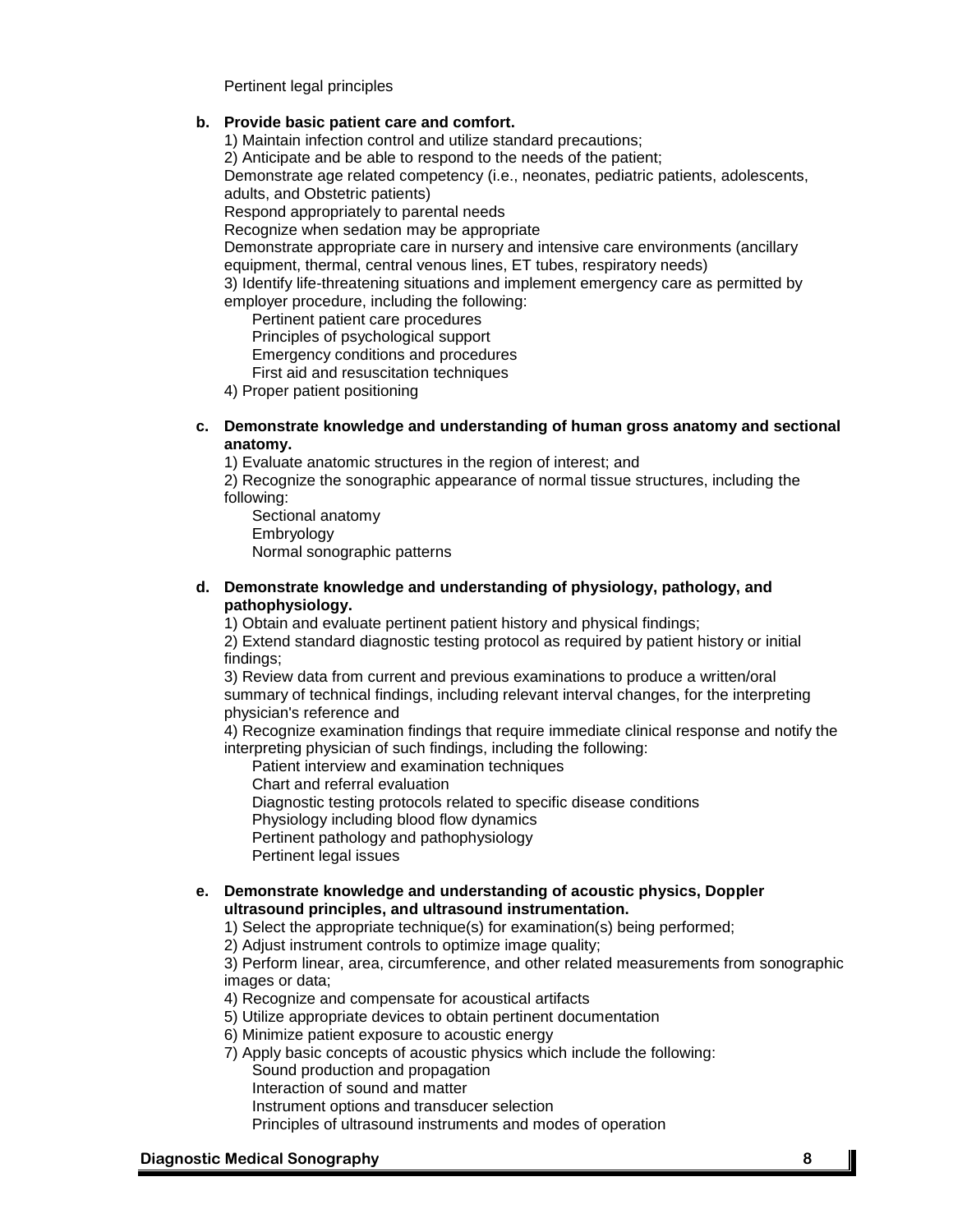Operator control options Physics of Doppler Principles of Doppler techniques Methods of Doppler flow analysis Recording techniques Acoustic artifacts

- 8) Emerging Technologies
- **f. Demonstrate knowledge and understanding of the interaction between ultrasound and tissue and the probability of biological effects in clinical examinations, including the following:**

Biologic effects Pertinent in-vitro and in-vivo studies Exposure display indices Generally accepted maximum safe exposure levels ALARA principle

#### **g. Employ professional judgment and discretion.**

1) Protect the patient's right to privacy based on current federal standards and regulations:

- 2) Maintain confidentiality; and
- 3) Adhere to the professional codes of conduct/ethics through the following:
	- Medical ethics Pertinent legal principles Professional interaction skills Professional scopes of practice

#### **h. Understand the fundamental elements for implementing a quality assurance and improvement program, and the policies, protocols, and procedures for the general function of the ultrasound laboratory, including the following:**

Administrative procedures Quality control procedures Elements of quality assurance program Records maintenance Personnel and fiscal management Trends in health care systems

### **i. Recognize the importance of continuing education, through the following:**

Professional journals **Conferences** Lectures In-house educational offerings Professional organizations and resources Recent developments in sonography Research statistics and design

#### **j. Recognize the importance of, and employ, ergonomically correct scanning techniques:**

Personal fitness Supports, tools, and devices Equipment adjustments Patient positioning

### **4. The General Learning Concentration must include the following:**

**a.** Demonstrate the ability to perform sonographic examinations of the abdomen, superficial structures, non-cardiac chest, and the gravid and nongravid pelvis according to protocol guidelines established by national professional organizations and the protocol of the employing institution utilizing real-time equipment with both transabdominal and endocavitary transducers, and Doppler display modes.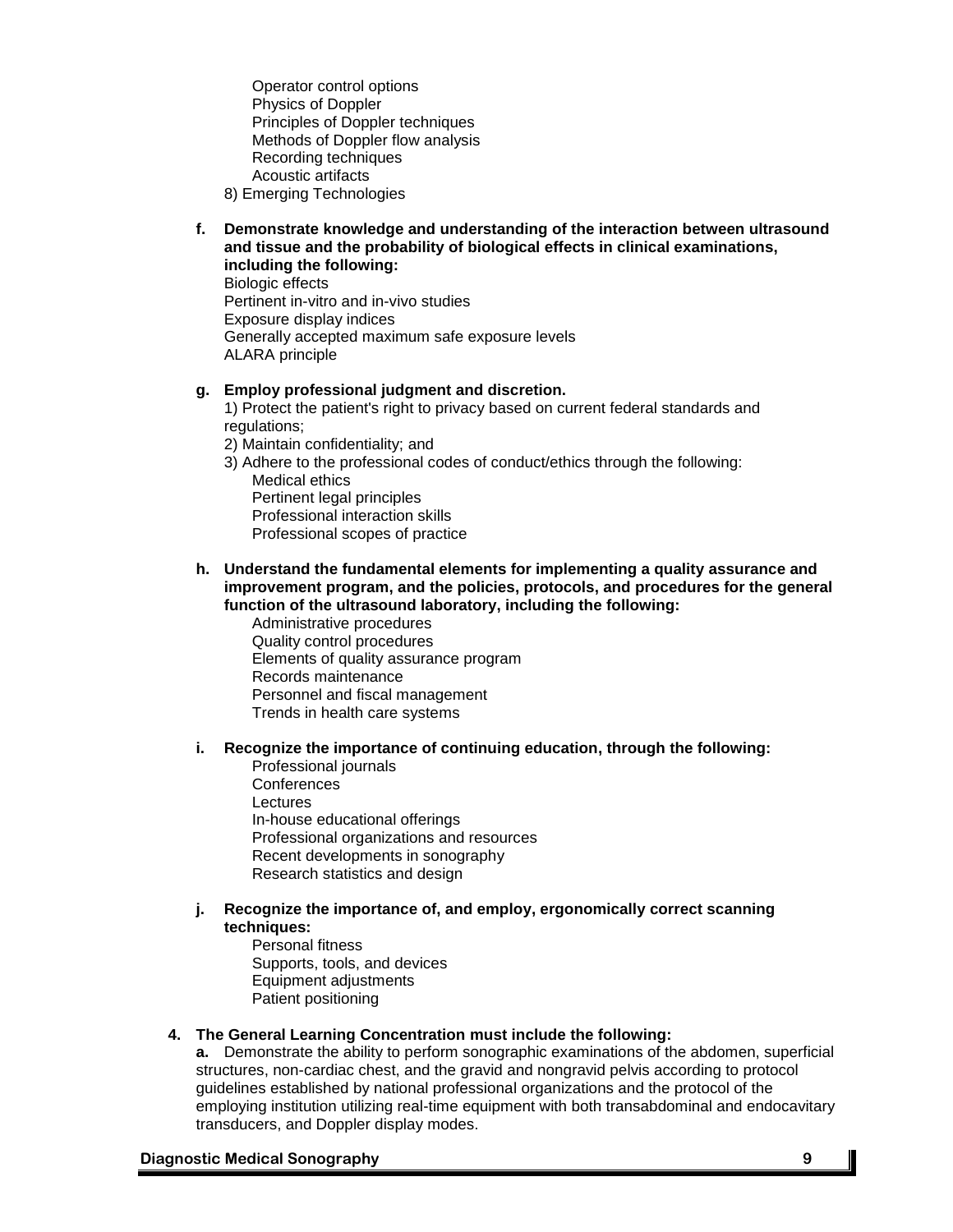**b.** Recognize and identify the sonographic appearance of normal anatomic structures, including anatomic variants and normal Doppler patterns:

Liver Biliary system Pancreas Urinary tract Adrenal glands Spleen Prevertebral vessels Peritoneal cavity, including potential spaces Gastrointestinal tract Noncardiac chest **Neck** Breast **Scrotum** Prostate Anterior abdominal wall **Extremities** Brain and spinal cord Musculoskeletal

**c.** Recognize, identify, and appropriately document the abnormal sonographic and Doppler patterns of disease processes, pathology, and pathophysiology of the structures listed in III.C.4.b. Modify the scanning protocol based on the sonographic findings and the differential diagnosis:

History and physical examination Related imaging, laboratory, and functional testing procedures Clinical differential diagnosis Role of ultrasound in patient management

Sonographic and Doppler patterns in clinical diseases that may occur in the following categories:

Iatrogenic **Degenerative** Inflammatory **Traumatic** Neoplastic Infectious **Obstructive Congenital** Metabolic Immunologic

**d.** Recognize and identify the sonographic appearance of normal anatomic structures of the female pelvis, including anatomic variants and normal Doppler patterns:

Reproductive system Pelvic muscles Suspensory ligaments Peritoneal spaces Pelvic vasculature

**e.** Recognize and identify the sonographic appearance of normal maternal, embryonic, and fetal anatomic structures during the first, second, and third trimesters: Sectional anatomy Pertinent measurement techniques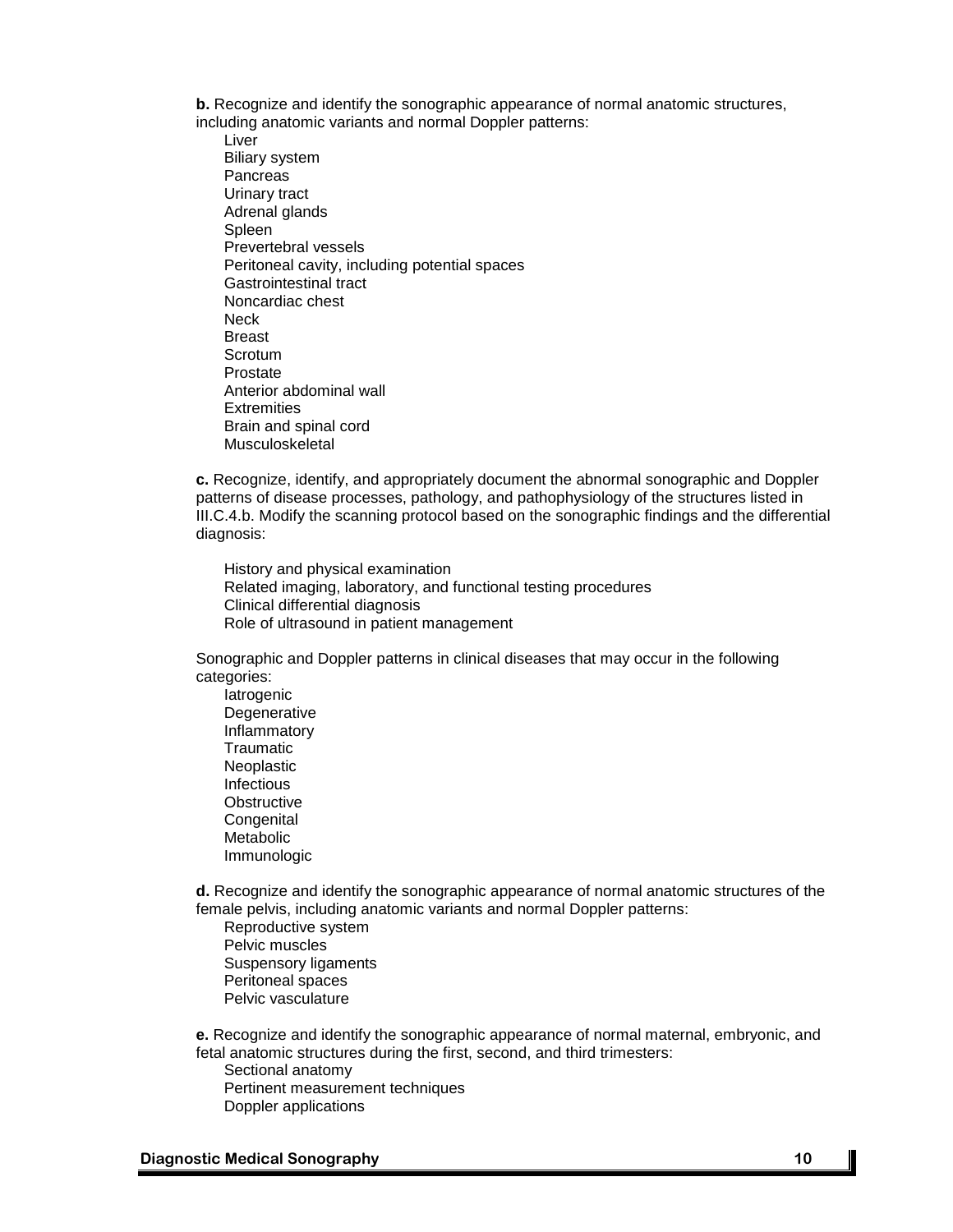**f.** Recognize, identify, and appropriately document the sonographic appearance of gynecologic disease processes, pathology, and pathophysiology:

History and physical examination

Related imaging, laboratory, and functional testing procedures

Differential diagnosis

Role of ultrasound in patient management

Abnormal sonographic patterns:

**latrogenic Degenerative** Inflammatory **Traumatic** Neoplastic Infectious **Obstructive Congenital** Metabolic Immunologic Contraceptive devices Infertility procedures Doppler applications

### **g. Recognize, identify, and appropriately document the sonographic appearance of obstetric abnormalities, disease, pathology, and pathophysiology:**

History and physical examination Related imaging, laboratory, and functional testing procedures Differential diagnosis Role of ultrasound in patient management Use of three-dimensional obstetric sonography Abnormal sonographic characteristics in pregnancy: **Placenta** Congenital/genetic anomalies Growth abnormalities Amniotic fluid Viability Multiple gestation Fetal monitoring Maternal factors Postpartum Fetal therapy

**h. Demonstrate knowledge and understanding of the role of the sonographer in performing interventional/invasive procedures.**

# **5. The Cardiac Learning Concentration must include the following:**

**a. Demonstrate knowledge of normal and abnormal cardiac anatomy:** Embryology and fetal cardiac development

Cardiac chambers and septation

Valve anatomy and dynamics

Coronary artery anatomy

Relationships of cardiac chambers and great vessels

### **b. Demonstrate knowledge of normal cardiovascular physiology:**

**Hemodynamics** Ventricular function, including influence of loading conditions and measurement of cardiac output Exercise physiology Electrophysiology and conduction system Pulmonary vascular disease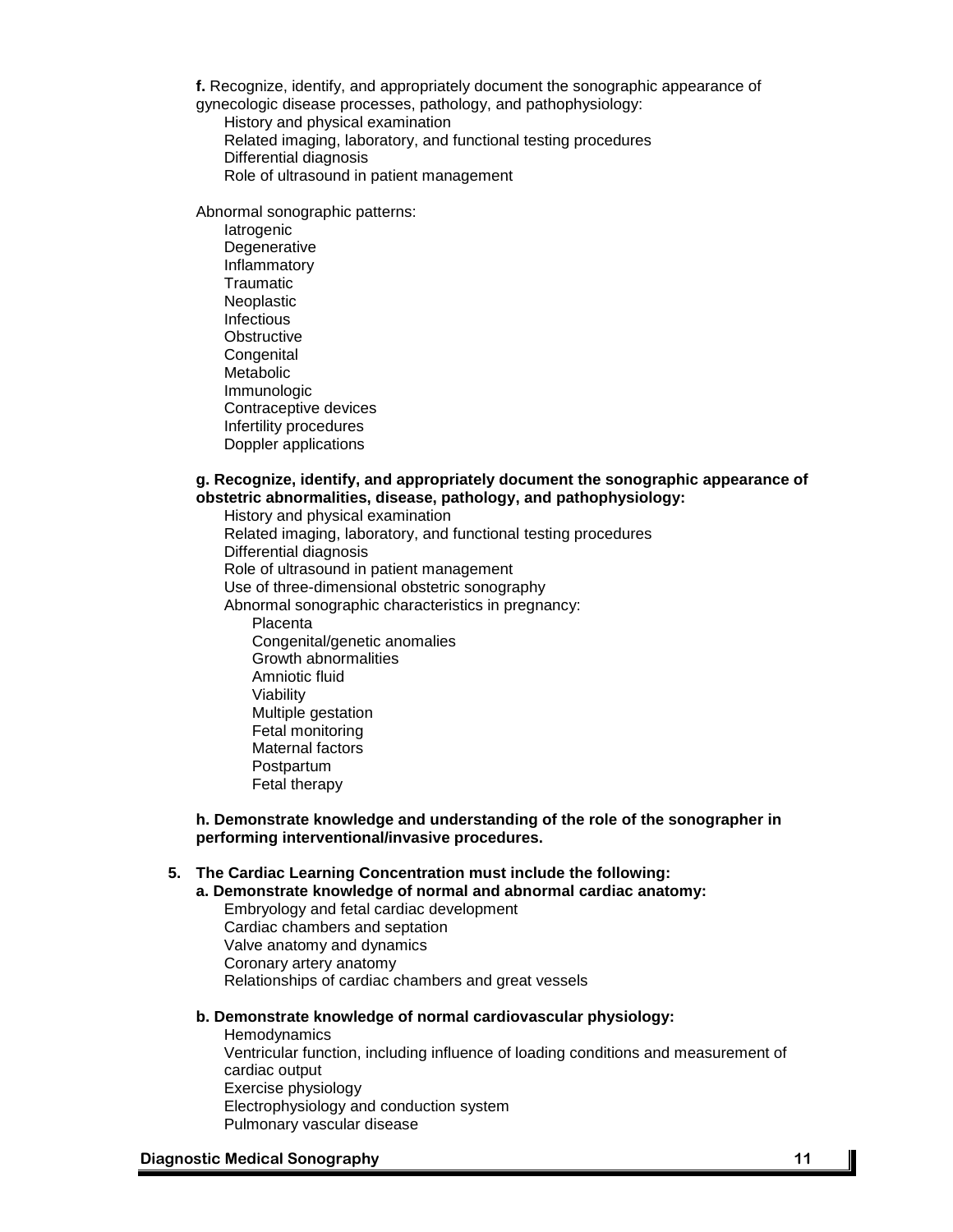#### **c. Demonstrate knowledge and understanding of cardiac pathology, pathophysiology, and hemodynamics in different types of cardiac disease:**

Valvular heart disease Ischemic cardiac disease Cardiomyopathy Pericardial disease Congenital heart disease Cardiac neoplasms and masses Cardiac trauma Pulmonary vascular disease Diseases of the aorta and great vessels

#### **d. Demonstrate knowledge and understanding of clinical cardiology:**

Relationship of echocardiography to history and physical examination (including indications for echocardiography) Differential diagnosis as it relates to the echocardiographic examination Cardiovascular surgery and interventional cardiology Effect of systemic diseases on cardiovascular anatomy and physiology

### **e. Demonstrate knowledge of other cardiac procedures emphasizing indications, utility, and limitations of these procedures:**

Angiography and cardiac catheterization Electrocardiography, electrophysiologic studies, Holter monitoring Stress testing Radionuclide studies Other tomographic imaging procedures Phonocardiography and external pulse recording

**f. Demonstrate proficiency in the performance of M-mode, two-dimensional, and Doppler (pulsed wave, continuous wave, color flow and power) echocardiographic studies.**

**g. Recognize, identify, and appropriately document the abnormal echocardiographic and Doppler patterns of disease, pathology, and pathophysiology for the disease categories listed**

**h. Demonstrate knowledge and understanding of the indications, utility, limitations, and technical procedures for related echocardiographic studies:**

Stress echocardiography Transesophageal echocardiography Intraoperative echocardiography Contrast echocardiography Three-dimensional echocardiography Echo-guided procedures

#### **i. Demonstrate knowledge and understanding of clinical pharmacology as it relates to echocardiography and provocative maneuvers:**

Cardiovascular pharmacology Theory and use of provocative stress agents Non-pharmacologic stress Potential effects of cardiac medications on echocardiographic findings

### **j. Demonstrate knowledge, understanding, and proficiency in the use of quantitation principles applied to echocardiographic images and flow data:**

Standard M-mode, two-dimensional, and Doppler measurements and calculations Knowledge and understanding of normal and abnormal values for M-mode, twodimensional and Doppler echocardiography Evaluation of normal and abnormal ventricular function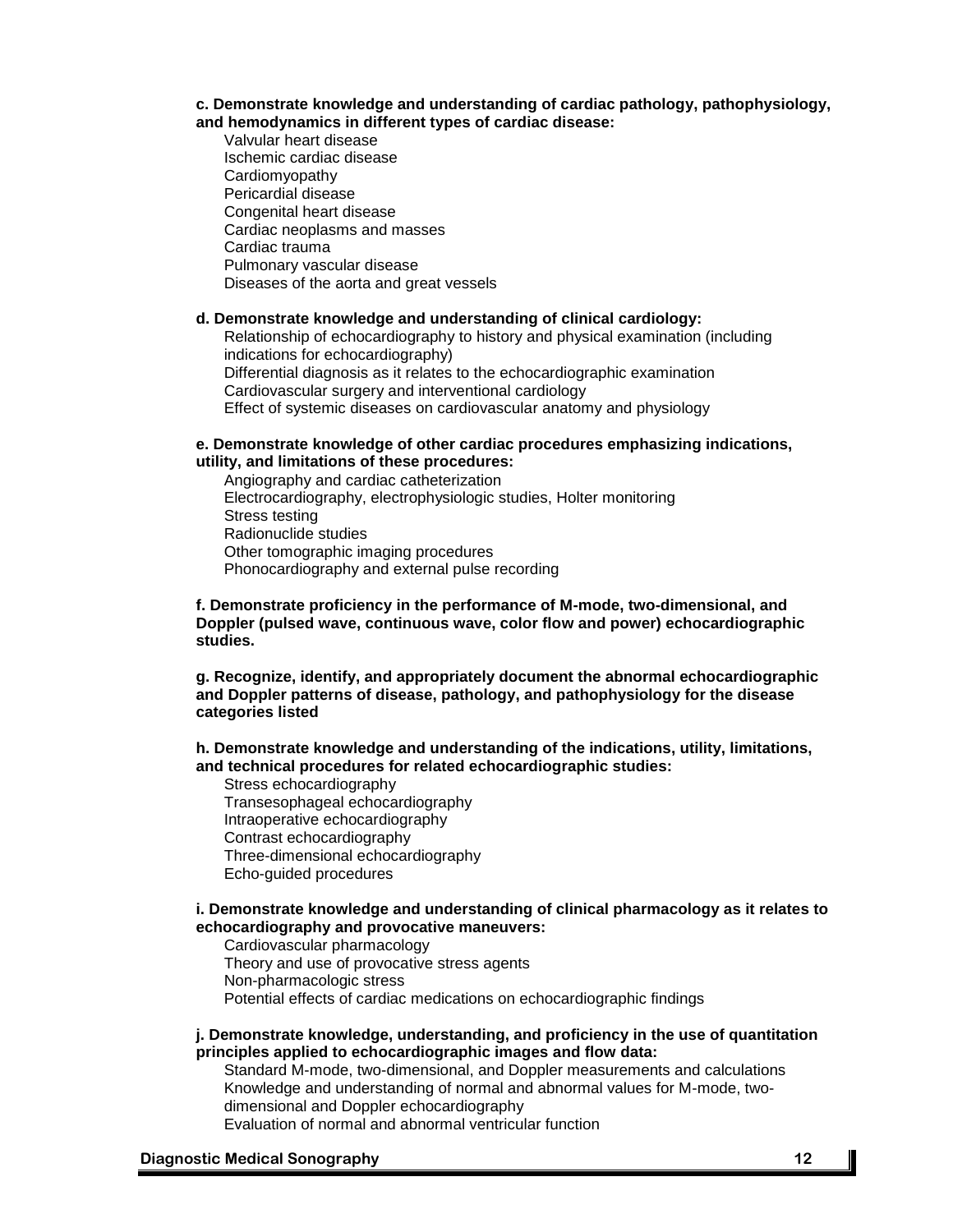Evaluation of the severity of valve stenosis and regurgitation Knowledge of normal and abnormal cardiovascular hemodynamics and flow patterns

#### **6. The Pediatric Cardiac Learning Concentration must include the following: a. Demonstrate knowledge of normal and abnormal cardiac anatomy (adult, pediatric, and fetal):**

Embryology and fetal cardiac development Segmental approach Cardiac chambers and septation Valve anatomy and dynamics Coronary artery anatomy Relationships of cardiac chambers and great vessels Mediastinal structures Arch anatomy Pulmonary artery and venous anatomy Systemic venous return

### **b. Demonstrate knowledge of normal cardiovascular physiology as appropriate to the patient or fetus with congenital heart disease:**

**Hemodynamics** Ventricular function, including influence of loading conditions and measurement of cardiac output Exercise physiology Electrophysiology and conduction system Pulmonary vascular disease Fetal physiology Transitional Neonatal physiology

#### **c. Demonstrate knowledge and understanding of cardiac pathology, pathophysiology, and hemodynamics in different types of cardiac disease as appropriate in the fetus or patient with congenital heart disease:**

Valvular heart disease Ischemic cardiac disease Cardiomyopathy Pericardial disease Congenital heart disease Situs abnormalities Defects in cardiac septation Abnormalities in atrial-ventricular connections Ventricular hypoplasia Ventricular Inflow anomalies Abnormalities in ventriculoarterial connection Ventricular outflow anomalies Abnormal vascular (arterial and venous) connections Abnormalities within cardiac chambers, vessels and thorax Post operative repair Cardiac neoplasms and masses Cardiac trauma Pulmonary vascular disease Diseases of the aorta and great vessels

#### **d. Demonstrate knowledge and understanding of clinical cardiology as appropriate to the fetus and patient with congenital heart disease:**

Relationship of echocardiography to history and physical examination (including indications for echocardiography) - diagnostic approach to congenital heart disease Acquired heart disease and noncardiac disease and effects of systemic diseases on cardiovascular anatomy and physiology

Differential diagnosis as it relates to the echocardiographic examination Arrhythmias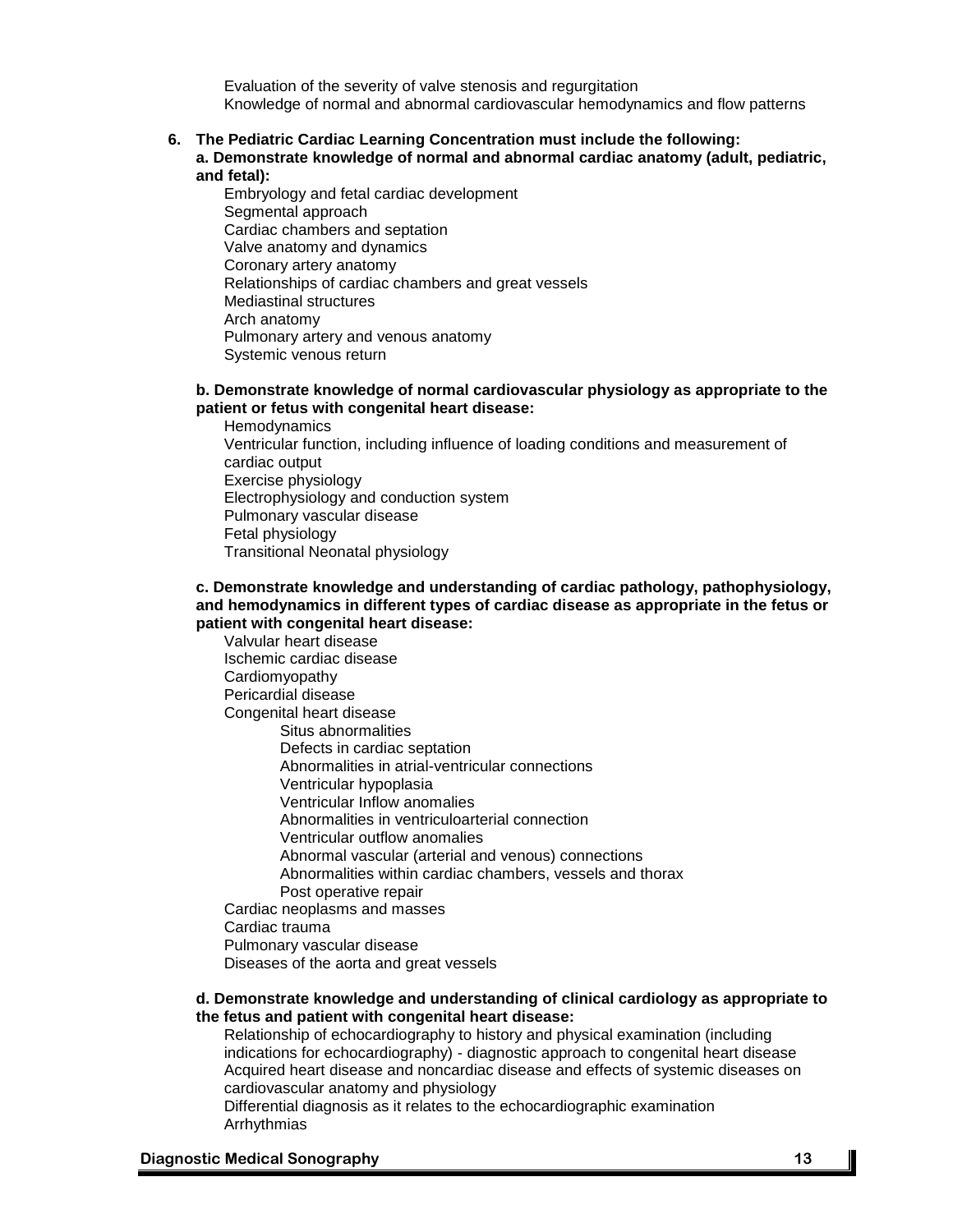Genetic syndromes and chromosomal anomalies associated with congenital heart disease (CHD) Cardiovascular surgery and interventional cardiology Post-operative repair evaluation Current and future approaches to caring for the fetus identified with CHD Current and future approaches to caring for the pediatric patient with CHD Current and future approaches to caring for the adult patient with CHD

### **e. Demonstrate knowledge of other cardiac procedures emphasizing indications, utility, and limitations of these procedures:**

Chest X-ray Angiography and cardiac catheterization Electrocardiography, electrophysiologic studies, Holter monitoring Stress testing Radionuclide studies Tomographic imaging procedures (CT, MRI) Fetal interventions for congenital heart disease

**f. Demonstrate proficiency in the performance of M-mode, two-dimensional, and Doppler (pulsed wave, continuous wave, color flow) echocardiographic studies.**

**g. Recognize, identify, and appropriately document the abnormal echocardiographic and Doppler patterns of disease, pathology, and pathophysiology for the disease categories (knowledge of additional views to obtain based on patient history).**

**h. Demonstrate knowledge and understanding of the indications, utility, limitations, and technical procedures for related echocardiographic studies:**

Stress echocardiography Transesophageal echocardiography Intraoperative echocardiography Contrast echocardiography Three-dimensional echocardiography Echo-guided procedures Strain echocardiography Targeted obstetric exam

## **i. Demonstrate knowledge and understanding of clinical pharmacology as it relates to echocardiography and provocative maneuvers:**

Cardiovascular pharmacology Theory and use of provocative stress agents Non-pharmacologic stress Potential effects of cardiac medications on echocardiographic findings

### **j. Demonstrate knowledge, understanding, and proficiency in the use of quantitation principles applied to echocardiographic images and flow data:**

Standard M-mode, two-dimensional, and Doppler measurements and calculations (which should be normalized based on body surface area, and/or other biometric measurements for the fetus)

Knowledge and understanding of normal and abnormal values for M-mode, twodimensional and Doppler echocardiography

Evaluation of normal and abnormal ventricular function

Evaluation of the severity of valve stenosis and regurgitation

Knowledge of normal and abnormal cardiovascular hemodynamics and flow patterns Knowledge of normal and abnormal sonographic appearances of peripheral vascular anatomy (i.e., branches of pulmonary artery, branches of aortic arch) Miscellaneous measurements specific to patient history

**7. The Vascular Learning Concentration must include the following: a. Demonstrate knowledge of normal and abnormal vascular anatomy:**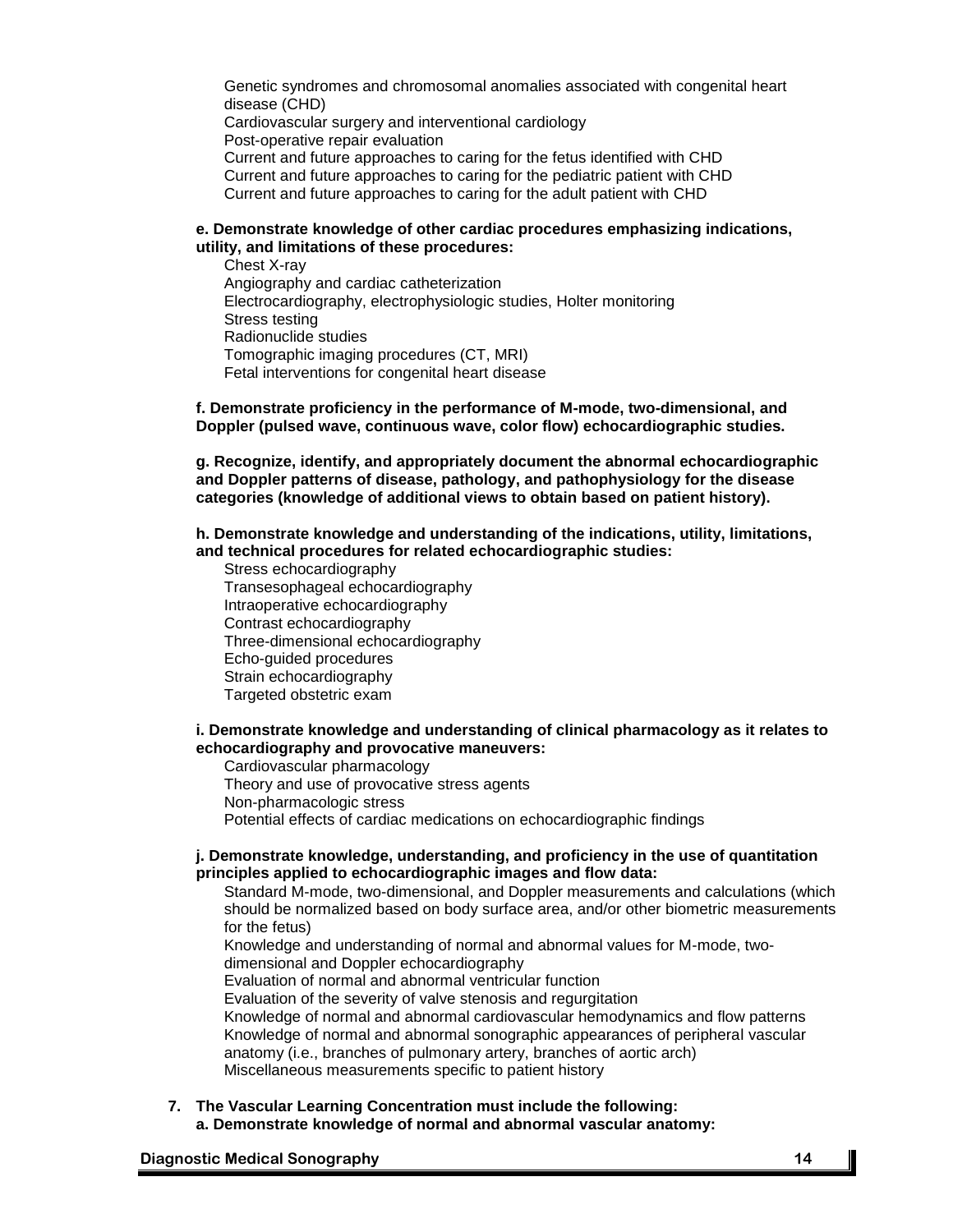Extremity Arterial (upper and lower) Extremity Venous (upper and lower) Cerebrovascular: extracranial and intracranial Abdominal Vasculature: arterial and venous Special circulations: arterial and venous

#### **b. Demonstrate knowledge of normal and abnormal vascular physiology;**

Normal and Abnormal Arterial and Venous Hemodynamics: Flow physics Exercise physiology

Effects of collateralization on Hemodynamics

#### **c. Demonstrate knowledge and understanding of vascular physiology, pathophysiology, and hemodynamics in the different types of vascular disease/dysfunction:**

**Iatrogenic Degenerative** Inflammatory **Traumatic Neoplastic** Infectious **Obstructive Congenital** Metabolic Immunologic Flow changes secondary to other states, e.g., cardiac diseases, pulmonary diseases, pregnancy, inflammatory diseases, intracranial and extracranial disease, anemia Pharmacology

#### **d. Demonstrate knowledge and understanding of clinical vascular diagnostic procedures:**

Relationship of vascular diagnostic techniques to patient history and physical examination

Knowledge of appropriate indications for vascular examination

Differential diagnosis as it relates to vascular testing and examination Vascular surgery and interventional vascular procedures including intravascular ultrasound, angioscopy, transluminal angioplasty with and without stenting, atherectomy, endarterectomy, patch graft endarterectomy, vein and synthetic vascular bypass procedures as well as embolectomy and thrombectomy, radio-frequency and laser vein ablation, endovascular repair

#### **e. Demonstrate knowledge of other vascular procedures emphasizing indications, utility, and limitations of these procedures:**

Angiography Venography Magnetic resonance angiogram Magnetic resonance flow meters Computed tomography Nuclear medicine vascular procedures

### **f. Knowledge of importance and impact of other laboratory values and invasive and non-invasive testing/imaging modalities.**

**g. Demonstrate proficiency in the performance of physiologic testing (including volume pulse recording, pressure measurements, plethysmography, and stress testing), real-time ultrasound imaging, and Doppler evaluation (pulsed and continuous wave, color and power flow) as relates to the vasculature. Vascular testing proficiency must be demonstrated in the following areas:**

Extracranial Cerebrovascular Intracranial Cerebrovascular (transcranial Doppler)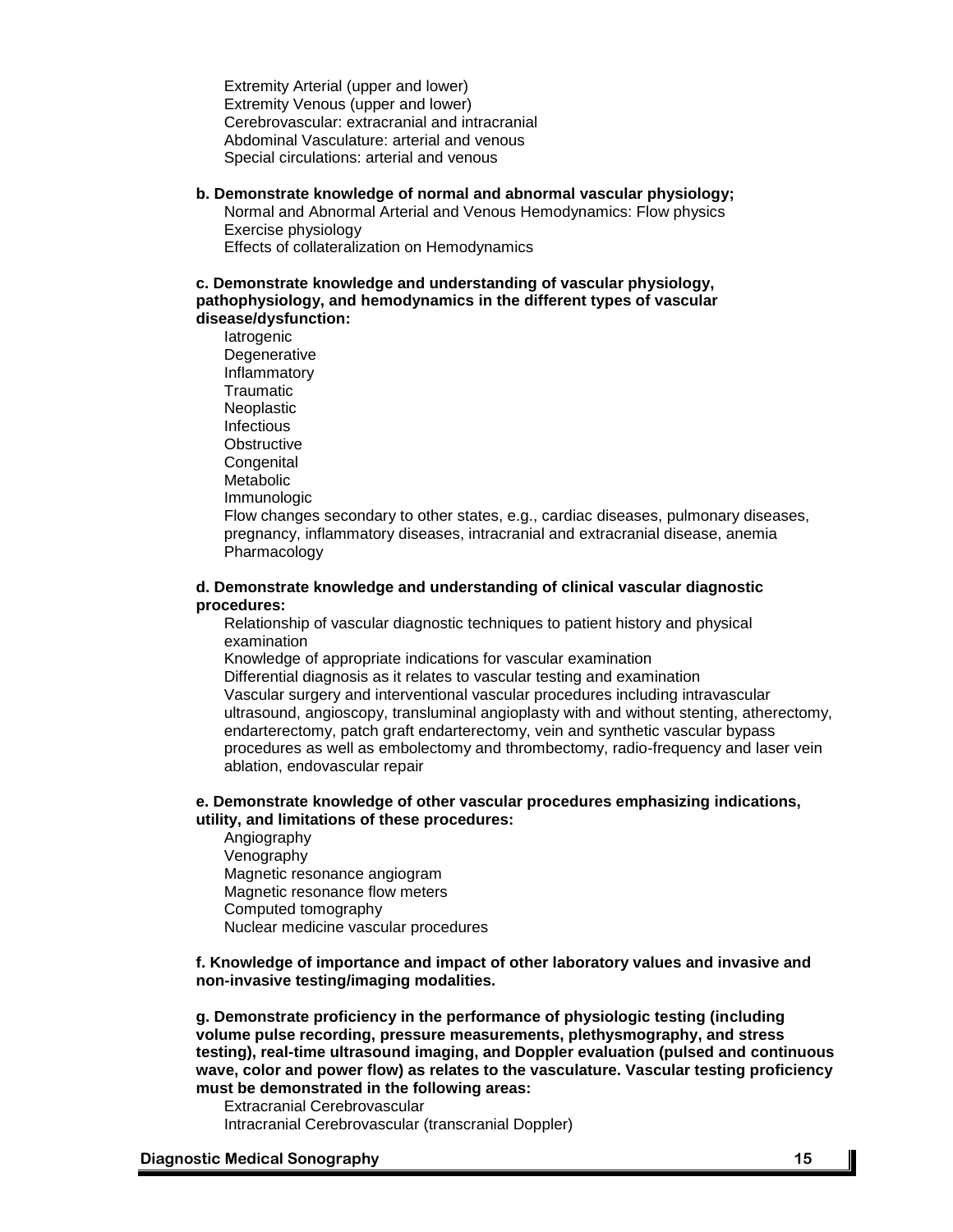Extremity Arterial (upper and lower) Extremity Venous (upper and lower) Visceral Vascular (renal artery, mesenteric/splanchnic, hepatoportal)

## **h. Demonstrate knowledge and understanding of clinical pharmacology as it relates to vascular evaluation and stress testing:**

Vasoactive relationships Potential effects of medications on vascular diagnostic findings

## **i. Demonstrate knowledge, understanding, and proficiency in the use of quantitative principles applied to vascular testing:**

Ankle/brachial pressure ratios Segmental pressures Aorta/renal ratios Resistive index Pulsatility index Internal carotid artery to common carotid artery ratio Percentage velocity change across stenosis for grading arterial lesions Area and diameter reduction measurements Knowledge of normal and abnormal vascular flow patterns and waveform morphology

## **D. Resource Assessment**

The program must, at least annually, assess the appropriateness and effectiveness of the resources described in these **Standards.** The results of resource assessment must be the basis for ongoing planning and appropriate change. An action plan must be developed when deficiencies are identified in the program resources. Implementation of the action plan must be documented and results measured by ongoing resource assessment.

# **IV. Student and Graduate (Outcomes) Evaluation/Assessment**

# **A. Student Evaluation**

# **1. Frequency and purpose**

Evaluation of students must be conducted on a recurrent basis and with sufficient frequency to provide both the students and program faculty with valid and timely indications of the students' progress toward and achievement of the competencies and learning domains stated in the curriculum.

*The supervising sonographer/vascular technologist should be identified on all student clinical education records.*

# **2. Documentation**

Records of student evaluations must be maintained in sufficient detail to document learning progress and achievements.

Records indicating the number and type of procedures performed by the student, the examination findings, the extent of student supervision, and the level of involvement of the student in scanning/performance must be maintained and must document that all students meet the minimum numbers of procedures and types of procedures established by the program.

## **B. Outcomes**

### **1. Outcomes Assessment**

The program must periodically assess its effectiveness in achieving its stated goals and learning domains. The results of this evaluation must be reflected in the review and timely revision of the program.

Outcomes assessments include, but are not limited to: national credentialing examination performance, programmatic retention/attrition, graduate satisfaction, employer satisfaction, and job (positive) placement. The program must meet the outcomes assessment thresholds.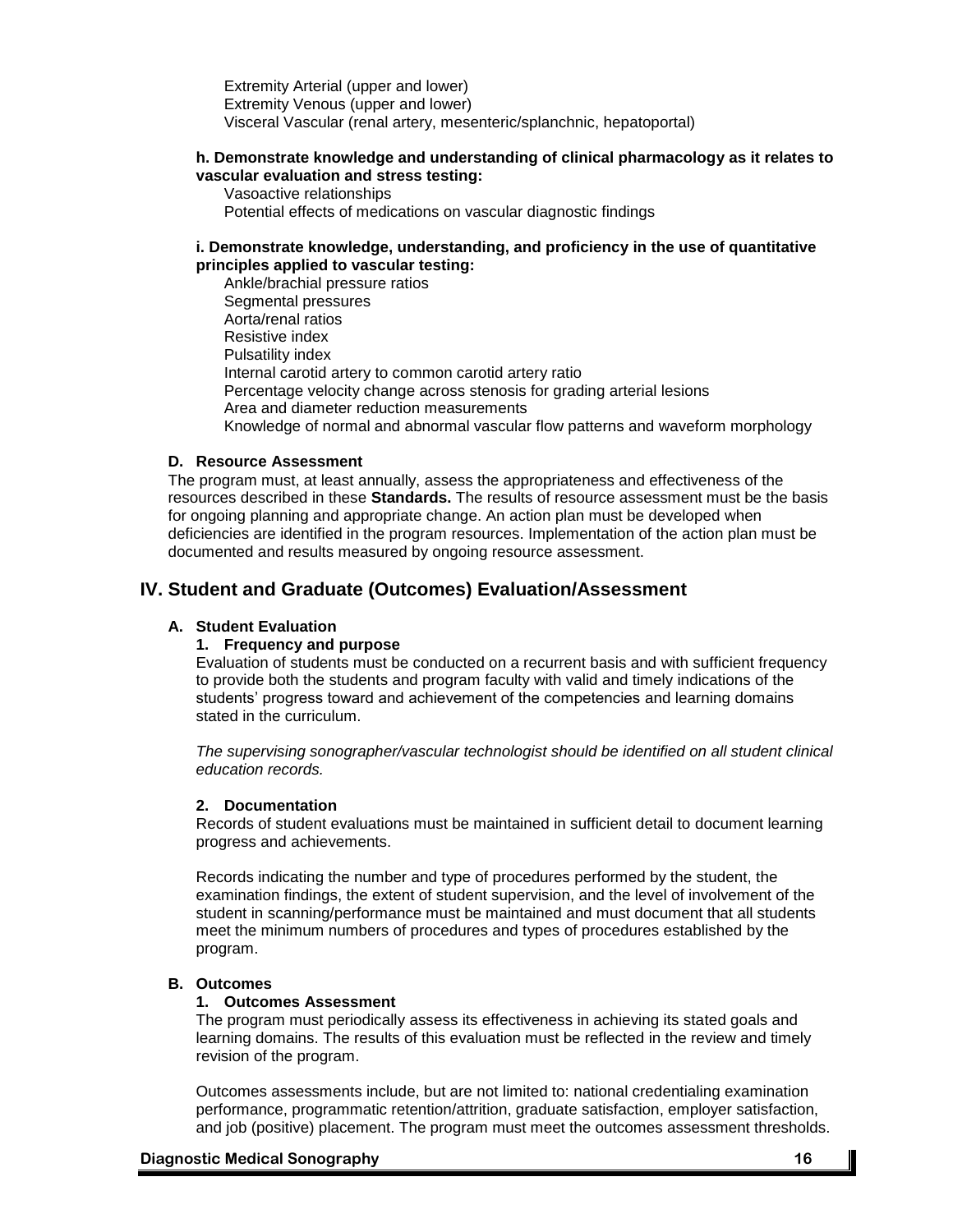*"Positive Placement" means that the graduate is employed full or part-time in a related field; and/or continuing his/her education, and/or serving in the military.*

*"National credentialing examinations" are those accredited by the National Commission for Certifying Agencies (NCCA) or American National Standards Institute (ANSI). Participation and pass rates on national credentialing examination(s) performance may be considered in determining whether or not a program meets the designated threshold, provided the credentialing examination(s), or alternative examination(s) offered by the same credentialing organization, is/are available to be administered prior to graduation from the program. Results from said alternative examination(s) may be accepted, if designated as equivalent by the same organization whose credentialing examination(s) is/are so accredited.*

### **2. Outcomes Reporting**

The program must periodically submit to the JRC-DMS its goal(s), learning domains, evaluation systems (including type, cut score, and appropriateness), outcomes, its analysis of the outcomes and an appropriate action plan based on the analysis.

Programs not meeting the established thresholds must begin a dialogue with the JRC-DMS to develop an appropriate plan of action to respond to the identified shortcomings.

# **V. Fair Practices**

### **A. Publications and Disclosure**

1. Announcements, catalogs, publications, and advertising must accurately reflect the program offered

2. At least the following must be made known to all applicants and students: the sponsor's institutional and programmatic accreditation status as well as the name, mailing address, web site address, and phone number of the accrediting agencies; admissions policies and practices, including technical standards (when used); policies on advanced placement, transfer of credits, and credits for experiential learning; number of credits required for completion of the program; tuition/fees and other costs required to complete the program; policies and processes for withdrawal and for refunds of tuition/fees.

3. At least the following must be made known to all students: academic calendar, student grievance procedure, criteria for successful completion of each segment of the curriculum and graduation, policies for student leave of absence, exposure to blood borne pathogens, communicable diseases, and pregnancy, and policies and processes by which students may perform clinical work while enrolled in the program.

4. The sponsor must maintain, and make available to the public, current and consistent summary information about student/graduate achievement that includes the results of one or more of the outcomes assessments required in these Standards.

*The sponsor should develop a suitable means of communicating to the communities of interest the achievement of students/graduates (e.g. through a website or electronic or printed documents).*

### **B. Lawful and Non-discriminatory Practices**

All activities associated with the program, including student and faculty recruitment, student admission, and faculty employment practices, must be non-discriminatory and in accordance with federal and state statutes, rules, and regulations. There must be a faculty grievance procedure made known to all paid faculty.

*A procedure should be established for determining that a student's health will permit him or her to meet the documented technical standards of the program*.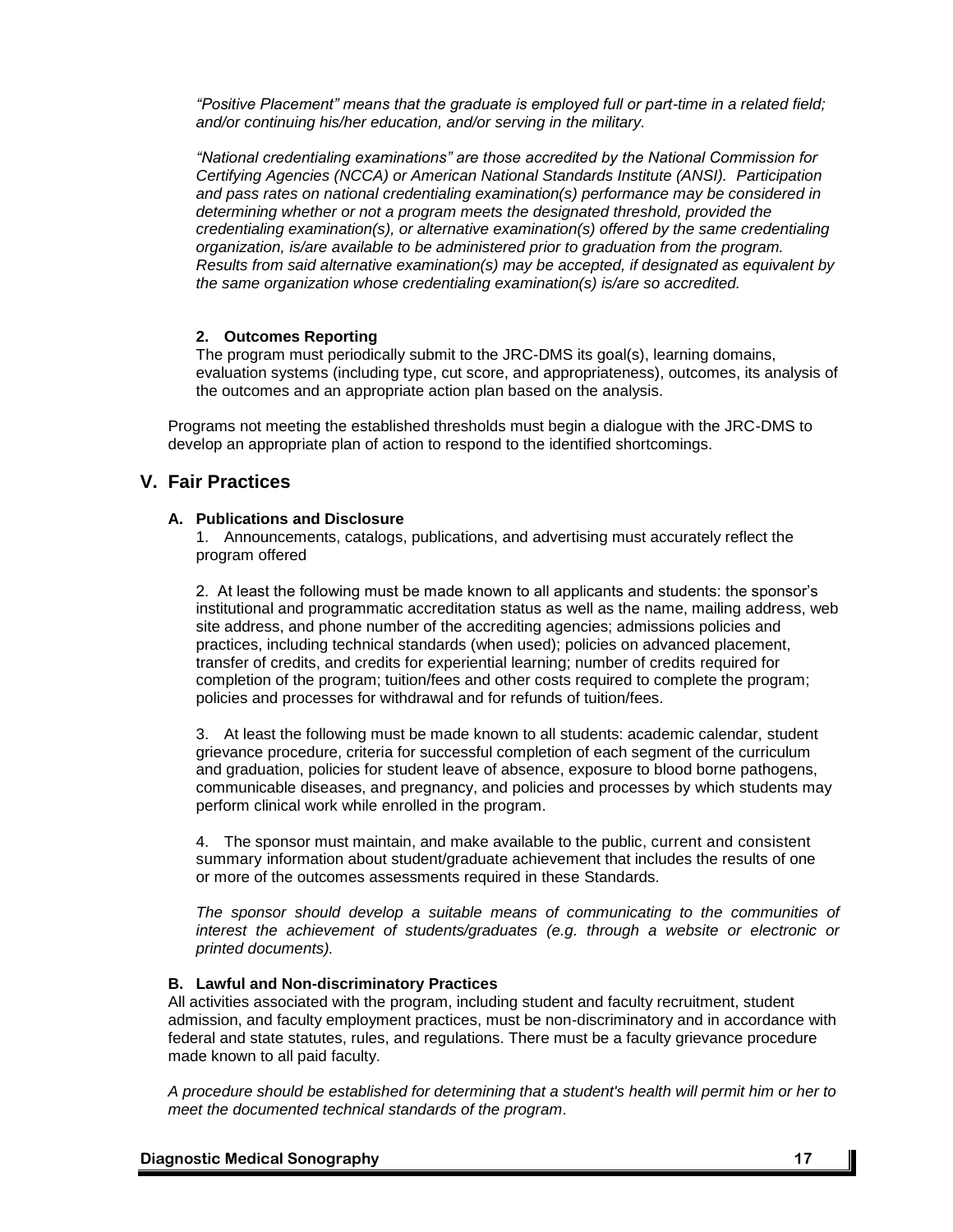## **C. Safeguards**

The health and safety of patients, students, and faculty associated with the educational activities of the students must be adequately safeguarded.

All activities required in the program must be educational and students must not be substituted for staff.

The program must ensure voluntary and prudent use of students or other human subjects for non-clinical scanning. Students' grades and evaluations must not be affected by participation or non-participation.

The combined total didactic/clinical involvement of the student in the program must not exceed 40 hours per week.

*Students should be informed of and have access to the health care services provided to all other students of the institution.*

#### **D. Student Records**

Satisfactory records must be maintained for student admission, advisement, counseling, and evaluation. Grades and credits for courses must be recorded on the student transcript and permanently maintained by the sponsor in a safe and accessible location.

### **E. Substantive Change**

The sponsor must report substantive change(s) as described in Appendix A to CAAHEP/JRC-DMS in a timely manner. Other substantive change(s) to be reported to JRC-DMS within the time limits prescribed include:

1. Changes in affiliates

2. Added or deleted learning concentrations

3. Institution's mission or objectives if these will affect the program

4. Addition of courses that represent a significant departure in content or in method of delivery

5. Degree or credential level

6. Substantial change in clock or credit hours for successful completion of a program or in the length of a program.

### **F. Agreements**

There must be a formal affiliation agreement or memorandum of understanding between the sponsor and all other entities that participate in the education of the students describing the relationship, role, and responsibilities between the sponsor and that entity.

*The delineation of responsibilities should include student supervision, benefits, liability and financial arrangements, if any. The agreement should include a clause to protect students and to ensure due process.* 

*An affiliate is an institution having adequate resources to provide a broad range of appropriate clinical education opportunities for students.*

*A clinical education center is a department, division, or other designated part of a clinical affiliate having adequate resources to provide clinical education opportunities for students. Multiple clinical education centers may be identified within a clinical affiliate.*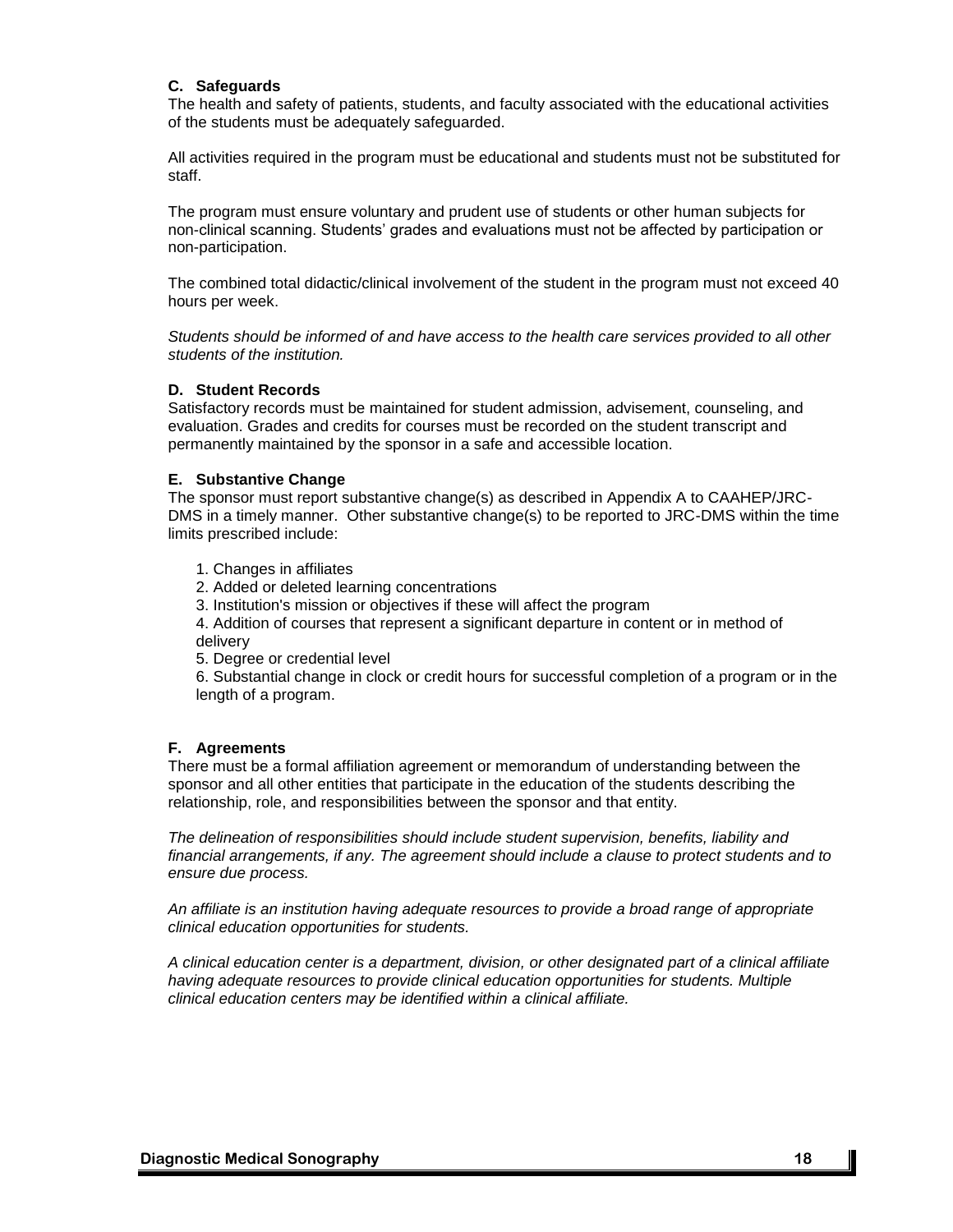# APPENDIX A

# Application, Maintenance and Administration of Accreditation

# **A. Program and Sponsor Responsibilities**

### **1. Applying for Initial Accreditation**

a. The chief executive officer or an officially designated representative of the sponsor completes a "Request for Accreditation Services" form The "Request for Accreditation Services" form can be found online via the CAAHEP website at [www.caahep.org.](http://www.caahep.org/) The form can be completed on-line and submitted directly to the JRC-DMS via the CAAHEP website (preferred); completed on-line, printed, signed and mailed to the JRC-DMS; or it can be printed as a blank form, completed, signed and mailed to:

> JRC-DMS 6021 University Blvd. Suite 500 Ellicott City, MD 21043

**Note:** There is **no** CAAHEP fee when applying for accreditation services; however, individual committees on accreditation may have an application fee.

b.The program undergoes a comprehensive review, which includes a written self-study report and an on-site review.

The self-study instructions and report form are available from the JRC-DMS. The on-site review will be scheduled in cooperation with the program and JRC-DMS once the self-study report has been completed, submitted, and accepted by the JRC-DMS.

#### **2. Applying for Continuing Accreditation**

a.Upon written notice from the JRC-DMS, the chief executive officer or an officially designated representative of the sponsor completes a "Request for Accreditation Services" form.

The "Request for Accreditation Services" form can be found online via the CAAHEP website at [www.caahep.org.](http://www.caahep.org/) The form can be completed on-line and submitted directly to the JRC-DMS via the CAAHEP website (preferred); completed on-line, printed, signed and mailed to the JRC-DMS; or it can be printed as a blank form, completed, signed and mailed to:

### JRC-DMS 6021 University Blvd. Suite 500 Ellicott City, MD 21043

b.The program may undergo a comprehensive review in accordance with the policies and procedures of the JRC-DMS.

If it is determined that there were significant concerns with the on-site review, the sponsor may request a second site visit with a different team.

After the on-site review team submits a report of its findings, the sponsor is provided the opportunity to comment in writing and to correct factual errors prior to the JRC-DMS forwarding a recommendation to CAAHEP.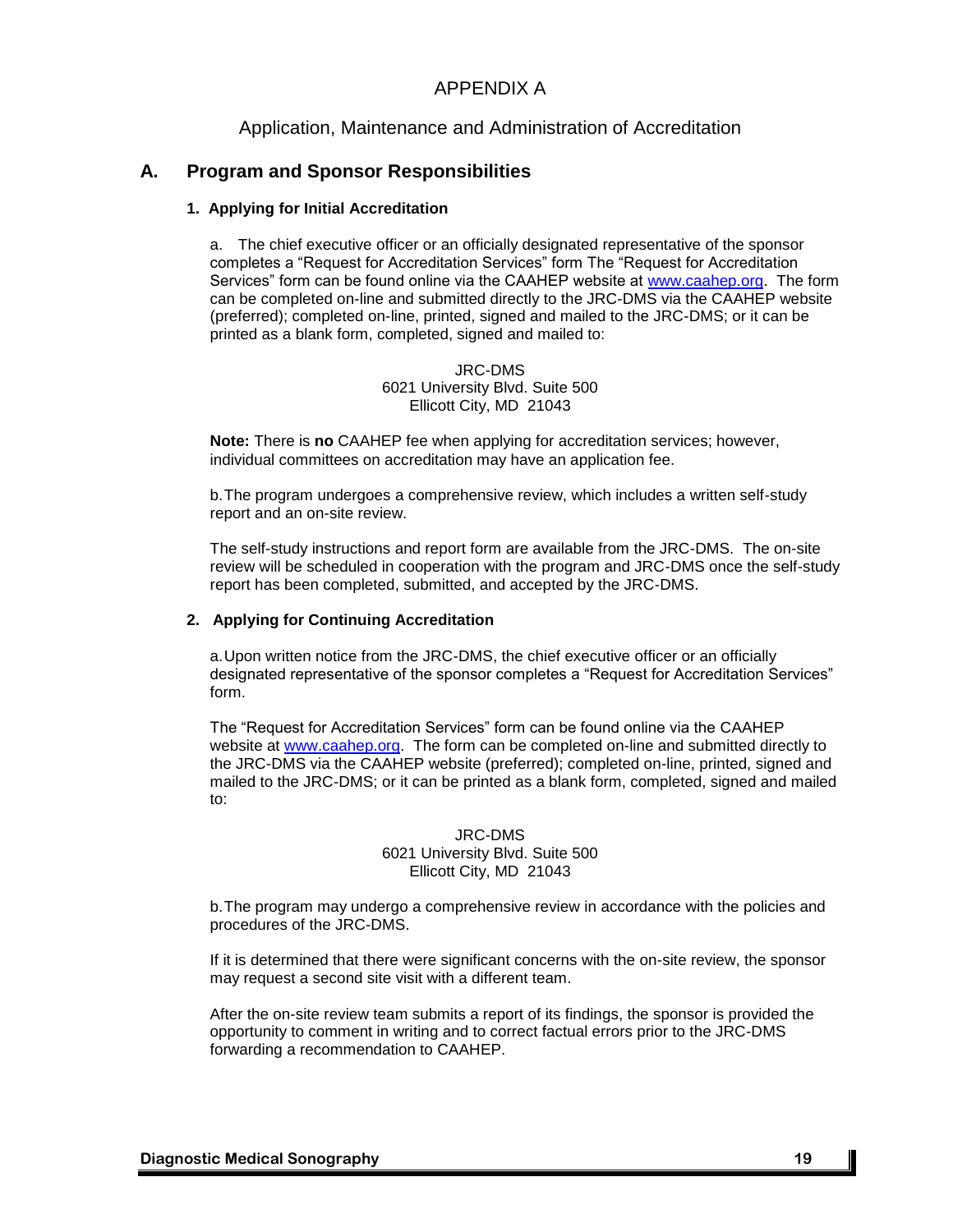## **3. Administrative Requirements for Maintaining Accreditation**

a.The program must inform the JRC-DMS and CAAHEP within a reasonable period of time (as defined by JRC-DMS and CAAHEP policies) of changes in chief executive officer, dean of health professions or equivalent position, and required program personnel.

b.The sponsor must inform CAAHEP and the JRC-DMS of its intent to transfer program sponsorship. To begin the process for a Transfer of Sponsorship, the current sponsor must submit a letter (signed by the CEO or designated individual) to CAAHEP and the JRC-DMS that it is relinquishing its sponsorship of the program. Additionally, the new sponsor must submit a "Request for Transfer of Sponsorship Services" form. The JRC-DMS has the discretion of requesting a new self-study report with or without an on-site review. Applying for a transfer of sponsorship does not guarantee that the transfer of accreditation will be granted.

c. The sponsor must promptly inform CAAHEP and the JRC-DMS of any adverse decision affecting its accreditation by recognized institutional accrediting agencies and/or state agencies (or their equivalent).

d. Comprehensive reviews are scheduled by the JRC-DMS in accordance with its policies and procedures. The time between comprehensive reviews is determined by the JRC-DMS and based on the program's on-going compliance with the Standards, however, all programs must undergo a comprehensive review at least once every ten years.

e. The program and the sponsor must pay JRC-DMS and CAAHEP fees within a reasonable period of time, as determined by the JRC-DMS and CAAHEP respectively.

f. The sponsor must file all reports in a timely manner (self-study report, progress reports, annual reports, etc.) in accordance with JRC-DMS policy.

g. The sponsor must agree to a reasonable on-site review date that provides sufficient time for CAAHEP to act on a JRC-DMS accreditation recommendation prior to the "next comprehensive review" period, which was designated by CAAHEP at the time of its last accreditation action, or a reasonable date otherwise designated by the JRC-DMS.

Failure to meet any of the aforementioned administrative requirements may lead to administrative probation and ultimately to the withdrawal of accreditation. CAAHEP will immediately rescind administrative probation once all administrative deficiencies have been rectified.

### **4. Voluntary Withdrawal of a CAAHEP- Accredited Program**

Voluntary withdrawal of accreditation from CAAHEP may be requested at any time by the Chief Executive Officer or an officially designated representative of the sponsor writing to CAAHEP indicating: the desired effective date of the voluntary withdrawal, and the location where all records will be kept for students who have completed the program.

### **5. Requesting Inactive Status of a CAAHEP- Accredited Program**

Inactive status may be requested from CAAHEP at any time by the Chief Executive Officer or an officially designated representative of the sponsor writing to CAAHEP indicating the desired date to become inactive. No students can be enrolled or matriculated in the program at any time during the time period in which the program is on inactive status. The maximum period for inactive status is two years. The sponsor must continue to pay all required fees to the JRC-DMS and CAAHEP to maintain its accreditation status.

To reactivate the program the Chief Executive Officer or an officially designated representative of the sponsor must notify CAAHEP of its intent to do so in writing to both CAAHEP and the JRC-DMS. The sponsor will be notified by the JRC-DMS of additional requirements, if any, that must be met to restore active status.